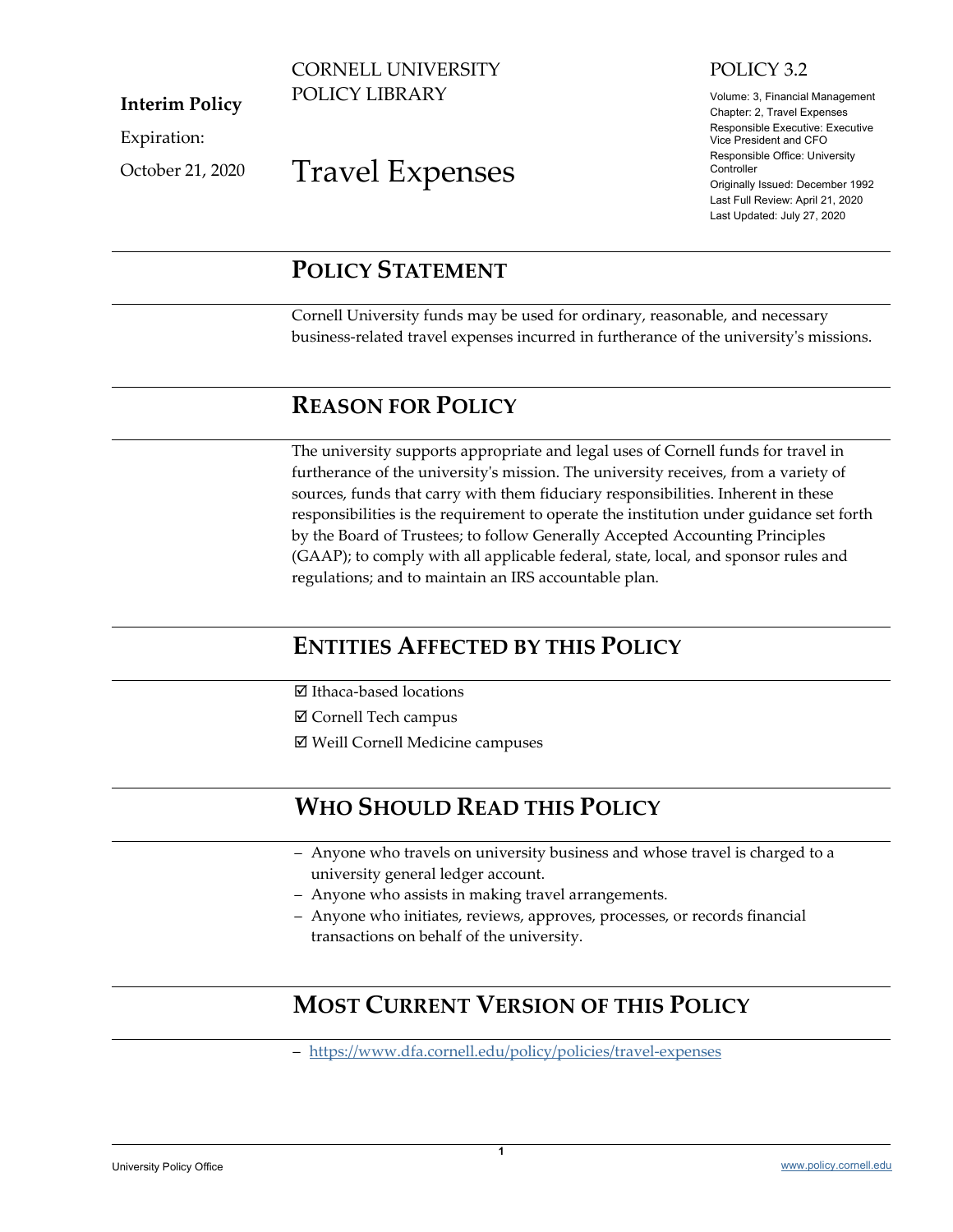Cornell Policy Library Volume: 2, Travel Expenses Responsible Executive: Executive Vice President and CFO Responsible Office: University Controller Originally Issued: December 1992 Last Full Review: April 21, 2020 Last Updated: July 27, 2020

Travel Expenses

## **CONTENTS**

|                                                                                                                                                                                                                                |  | $\mathbf{1}$ |
|--------------------------------------------------------------------------------------------------------------------------------------------------------------------------------------------------------------------------------|--|--------------|
| Policy Statement Management Management Contractor and Management Contractor and Management Contractor and Management Contractor and Management Contractor and Management Contractor and Management Contractor and Management C |  |              |
|                                                                                                                                                                                                                                |  |              |
|                                                                                                                                                                                                                                |  |              |
|                                                                                                                                                                                                                                |  |              |
|                                                                                                                                                                                                                                |  |              |
| Contacts - Ithaca-Based Locations and Cornell Tech_____________________________5                                                                                                                                               |  |              |
|                                                                                                                                                                                                                                |  |              |
|                                                                                                                                                                                                                                |  |              |
| Responsibilities - Ithaca-Based Locations and Cornell Tech___________________9                                                                                                                                                 |  |              |
| Responsibilities - Weill Cornell Medicine Campuses _____________________________ 10                                                                                                                                            |  |              |
|                                                                                                                                                                                                                                |  | 11           |
|                                                                                                                                                                                                                                |  |              |
| Rules for Different Types of Travel___________11                                                                                                                                                                               |  |              |
|                                                                                                                                                                                                                                |  |              |
| Travel Booking Methods_____________________17                                                                                                                                                                                  |  |              |
|                                                                                                                                                                                                                                |  |              |
|                                                                                                                                                                                                                                |  |              |
|                                                                                                                                                                                                                                |  |              |
|                                                                                                                                                                                                                                |  |              |
| Requirements for Expense Reporting ___________26                                                                                                                                                                               |  |              |
|                                                                                                                                                                                                                                |  |              |
| Procedures – Ithaca-Based Locations and Cornell Tech ____________________________ 30                                                                                                                                           |  |              |
|                                                                                                                                                                                                                                |  | 31           |
|                                                                                                                                                                                                                                |  |              |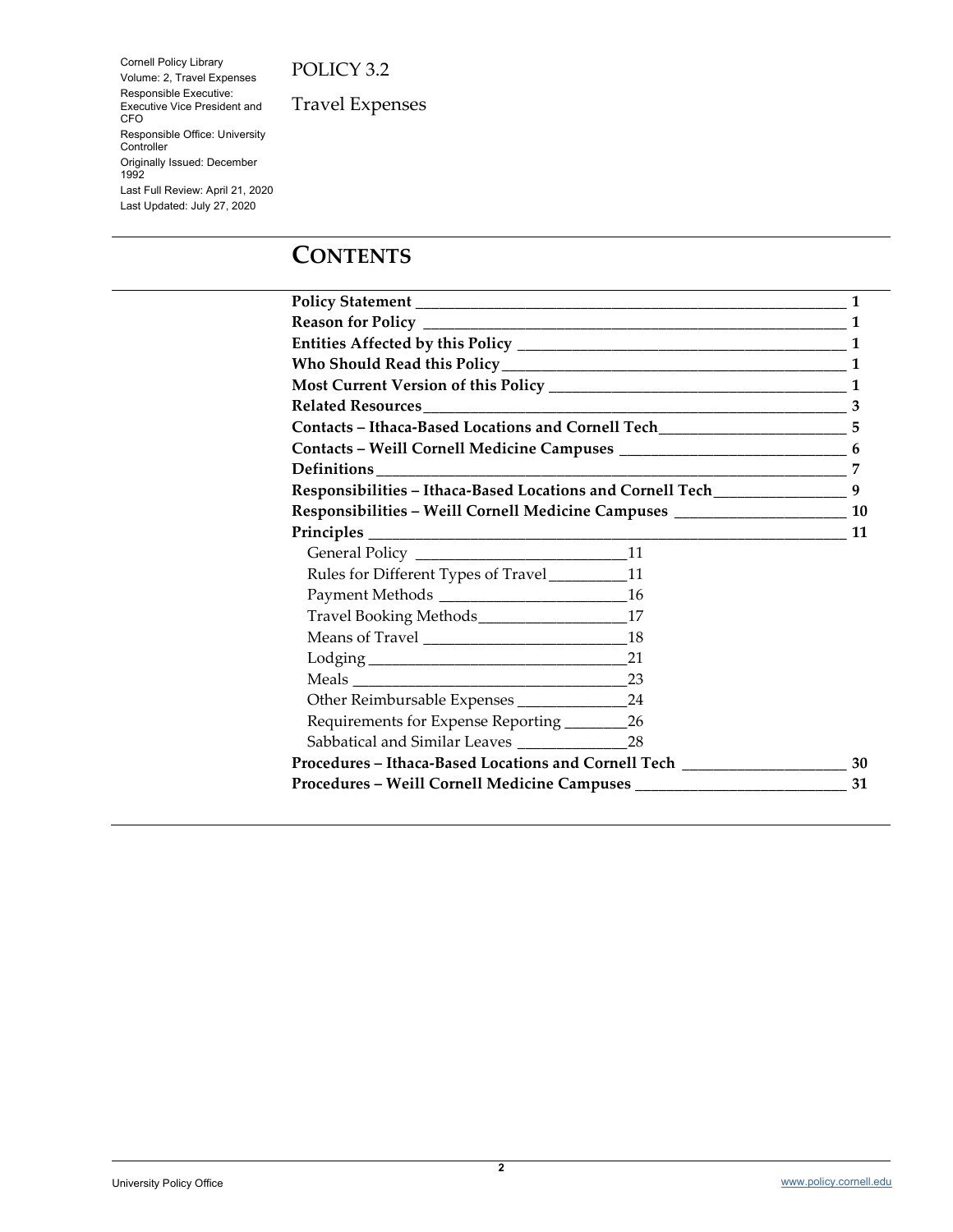Cornell Policy Library Volume: 2, Travel Expenses Responsible Executive: Executive Vice President and CFO Responsible Office: University **Controller** Originally Issued: December 1992 Last Full Review: April 21, 2020 Last Updated: July 27, 2020

Travel Expenses

# <span id="page-2-0"></span>**RELATED RESOURCES**

#### **University Policies and Information Applicable to All Units of the University**

[University Policy 3.6, Financial Irregularities, Reporting and Investigation](https://www.dfa.cornell.edu/policy/policies/financial-irregularities) [University Policy 3.21, Advances \(Including Petty Cash and Accounts Receivable\)](https://www.dfa.cornell.edu/policy/policies/advances-including-petty-cash-and-accounts-receivable) University Policy 3.25, [Procurement of Goods and Services](https://www.dfa.cornell.edu/policy/policies/procurement-goods-and-services) [University Policy 4.2, Transaction Authority and Payment Approval](https://www.dfa.cornell.edu/policy/policies/transaction-authority-and-payment-approval) [University Policy 6.13.8, Religious Accommodation](https://www.dfa.cornell.edu/policy/policies/religious-accommodation) [University Policy 8.5, Risk Management for International Travel](https://www.dfa.cornell.edu/policy/policies/risk-management-international-travel) [Buying Manual](https://www.dfa.cornell.edu/procurement/buyers/manual) [Caterers and Restaurants](https://www.dfa.cornell.edu/procurement/buyers/commodities/hiring-caterers/caterers) [Export Controls Decision Trees](https://researchservices.cornell.edu/resources/export-controls-decision-trees) [Fly America Act and Open Skies Agreements](https://www.dfa.cornell.edu/travel/international/flyamerica) [Hotels in Ithaca and New York City with Direct Billing](https://www.dfa.cornell.edu/travel/lodging/directbill) **[International Travel Health and Safety](https://global.cornell.edu/travel)** Travel [Funded by Certain New York State Sponsored Awards](https://www.dfa.cornell.edu/sfs/managingawards/policies/sponsored-travel) [Vehicle and Charter Rentals](https://www.dfa.cornell.edu/procurement/buyers/commodities/vehicle-rental)

#### **University Policies and Information Applicable to Only Ithaca-Based Locations and Cornell Tech**

[University Policy 3.4, Use of University Vehicles](https://www.dfa.cornell.edu/policy/policies/use-cornell-vehicles) [University Policy 3.14, Business Expenses](https://www.dfa.cornell.edu/policy/policies/business-expenses) [University Policy 3.19, Telephone Usage](https://www.dfa.cornell.edu/policy/policies/telephone-usage) [University Policy 4.8, Alcohol and Other Drugs](https://www.dfa.cornell.edu/policy/policies/alcohol-and-other-drugs-students-staff-faculty-and-visitors) [University Policy 6.2.1, Leaves for Professors and Academic Staff](https://www.dfa.cornell.edu/policy/policies/leaves-professors-and-academic-staff) [University Policy 6.5, University Volunteers](https://www.dfa.cornell.edu/policy/policies/university-volunteers) [University Policy 6.13, Disability Accommodation Process for Faculty and Staff](https://www.dfa.cornell.edu/policy/policies/disability-accommodation-process-faculty-and-staff) [Human Resources Policy 6.7.13, Travel Time as Time Worked](https://hr.cornell.edu/hr-policies/nonacademic-staff) [Travel Frequently Asked Questions](https://www.dfa.cornell.edu/travel/payingfortravel/expenses-faq) Traveling [Internationally with Technology](https://it.cornell.edu/security-and-policy/travel-internationally-technology)

#### **University Policies and Information Applicable to Only Weill Cornell Medicine Campuses**

[Finance Department at Weill Cornell](http://intranet.med.cornell.edu/finance/)

#### **External Documentation**

[2 CFR 200 Uniform Administrative Requirements, Cost Principles, and Audit Requirements for Federal](http://www.ecfr.gov/cgi-bin/text-idx?tpl=/ecfrbrowse/Title02/2cfr200_main_02.tpl)  [Awards \(Uniform Guidance\)](http://www.ecfr.gov/cgi-bin/text-idx?tpl=/ecfrbrowse/Title02/2cfr200_main_02.tpl)

Form DS-2019 (Formerly Form IAP-66) (Certificate of Eligibility for Exchange)

**[International Currency Exchange Rates](http://www.oanda.com/)** 

[IRS Publication 463: Travel](http://www.irs.gov/publications/p463/index.html)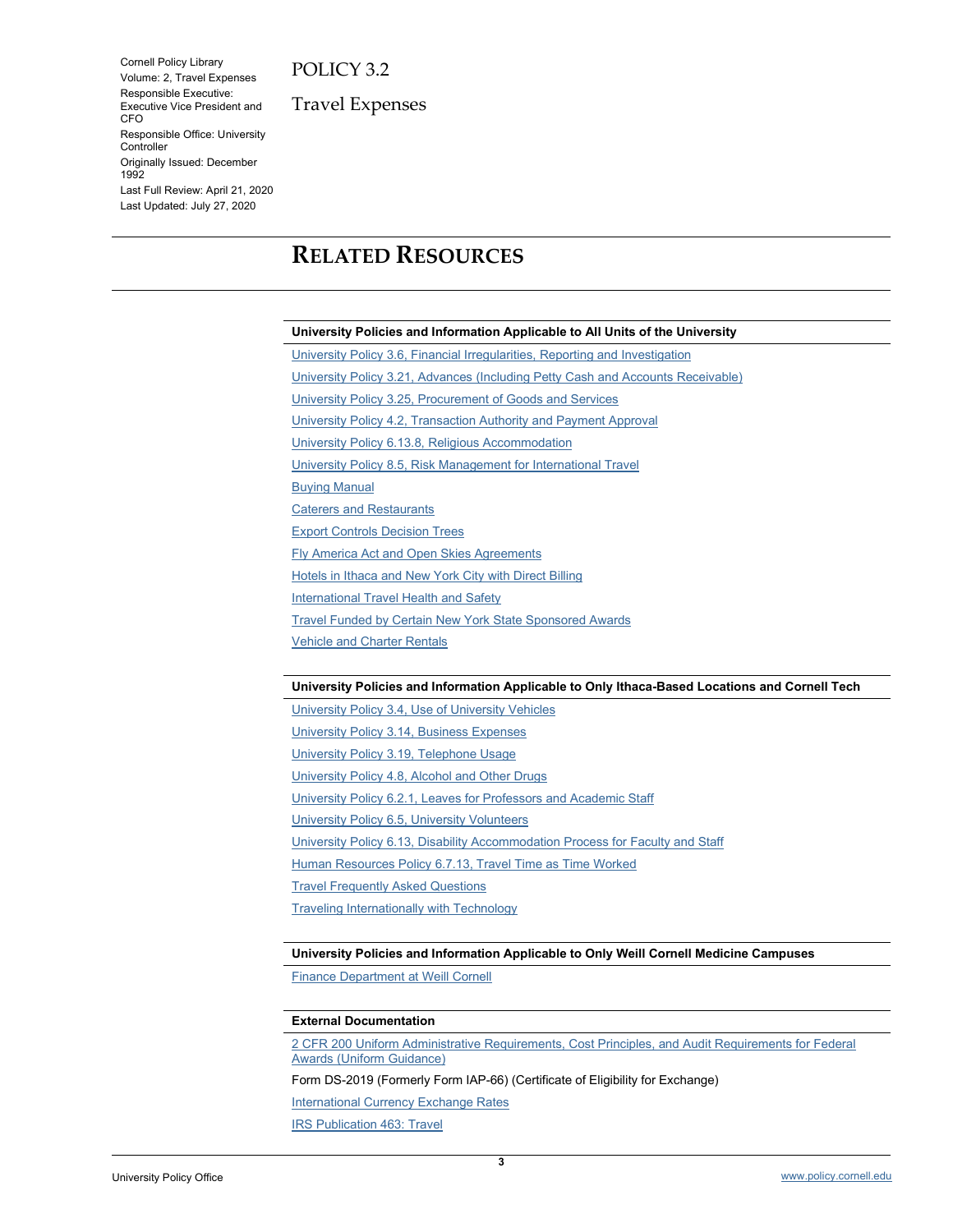Cornell Policy Library Volume: 2, Travel Expenses Responsible Executive: Executive Vice President and CFO Responsible Office: University **Controller** Originally Issued: December 1992 Last Full Review: April 21, 2020 Last Updated: July 27, 2020

Travel Expenses

## **RELATED RESOURCES, continued**

#### [NCAA Manual](http://www.ncaapublications.com/s-13-Manuals.aspx)

[Per Diem Rates, Alaska, Hawaii, and U.S. Territories](http://www.defensetravel.dod.mil/site/perdiemCalc.cfm) (OCONUS Rates)

[Per Diem Rates, Continental](http://www.gsa.gov/portal/category/100120) (48) U.S. (CONUS Rates)

[Per Diem Rates, Foreign Locations](https://aoprals.state.gov/web920/per_diem.asp)

[U.S. State Department Travel Advisories](https://travel.state.gov/content/passports/en/alertswarnings.html)

#### **University Forms and Systems**

| <b>Ithaca-Based Locations</b>                                                     | <b>Weill Cornell Medicine Campuses</b>                                                    |
|-----------------------------------------------------------------------------------|-------------------------------------------------------------------------------------------|
| <b>Accounts Payable ACH Authorization Form (Cornell)</b><br>NetID login required) | <b>Business Justification Form (PDF)</b>                                                  |
| <b>Cornell Travel Website</b>                                                     | Foreign Visitors Honoraria Attestation (PDF) (send<br>to wcmc-compliance@med.cornell.edu) |
| <b>Cornell University International Travel Registry</b>                           | International Tax Questionnaire (PDF) (send to<br>wcmc-compliance@med.cornell.edu)        |
| Concur (NetID login required)                                                     | New Jersey Sales Tax Exemption Certificate (PDF)                                          |
| <b>Faculty Dependent Care Travel Fund Verification</b><br>Form                    | New York Sales Tax Exemption Certificate (PDF)                                            |
| <b>Request for Undergraduate Student Support</b><br>(RUSS)                        | Navigate                                                                                  |
| Foreign Visitors Honoraria/Expense<br><b>Reimbursement Attestation Form</b>       | <b>Travel and Business Reimbursement eForms</b>                                           |
| Sales and Use Tax                                                                 | W-9 Form (PDF) (send to<br>pmb2004@med.cornell.edu)                                       |
| <b>Sales Tax Exemption Certificates</b>                                           |                                                                                           |

**[Navigate](https://global.cornell.edu/faculty-staff/navigate)**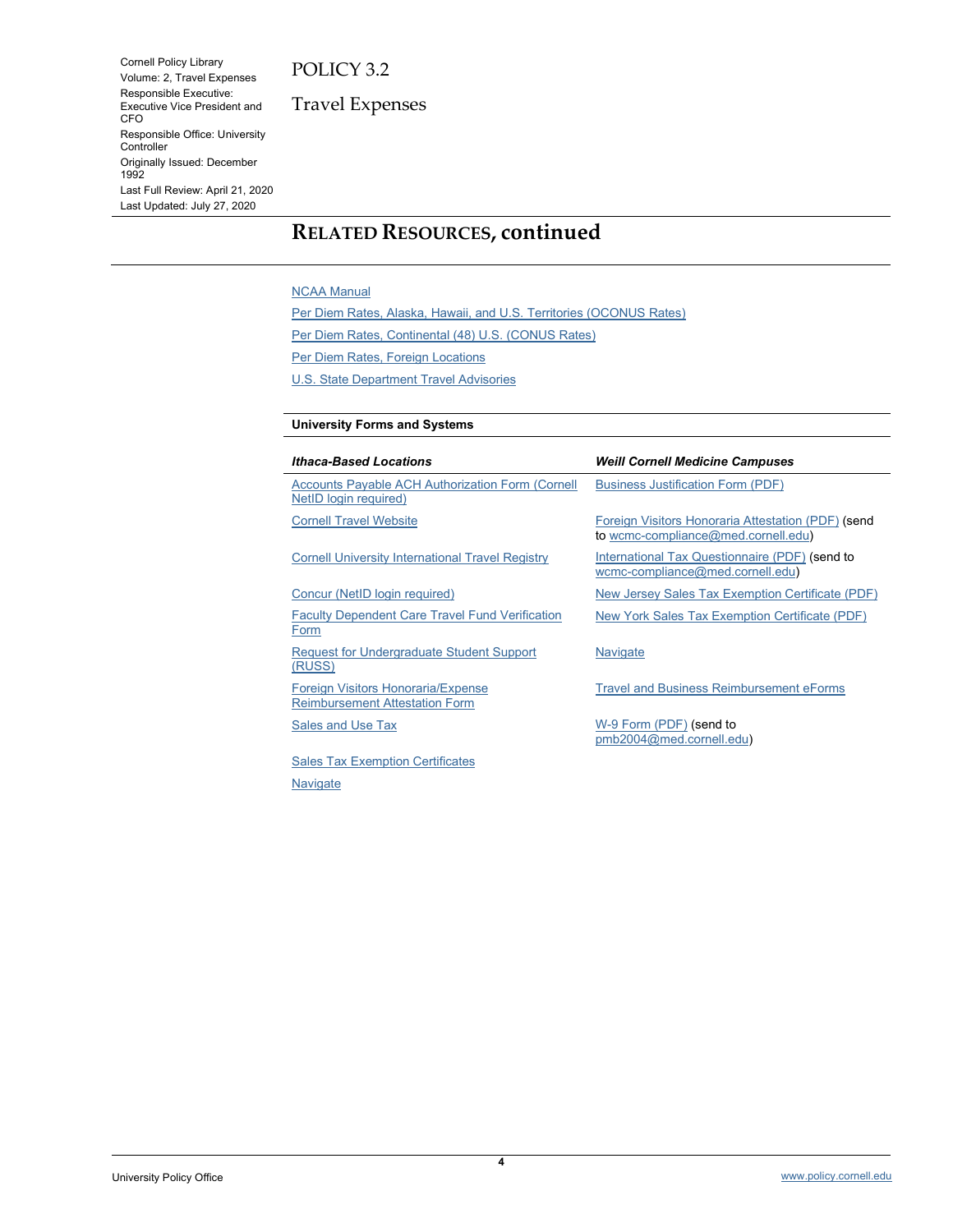Cornell Policy Library Volume: 2, Travel Expenses Responsible Executive: Executive Vice President and CFO Responsible Office: University **Controller** Originally Issued: December 1992 Last Full Review: April 21, 2020 Last Updated: July 27, 2020

Travel Expenses

# <span id="page-4-0"></span>**CONTACTS – ITHACA-BASED LOCATIONS AND CORNELL TECH**

Direct any general questions about this policy to your college or unit administrative office. If you have questions about specific issues, contact the following offices.

*Contacts, Ithaca-Based Locations and Cornell Tech*

| <b>Subject</b>                                                                                                                     | Contact                                                             | <b>Telephone</b>                 | <b>Email/Web Address</b>                                                                                                                |
|------------------------------------------------------------------------------------------------------------------------------------|---------------------------------------------------------------------|----------------------------------|-----------------------------------------------------------------------------------------------------------------------------------------|
| <b>Policy Clarification and</b><br>Interpretation                                                                                  | University Travel Coordinator                                       |                                  | concur-support@cornell.edu<br>travel.cornell.edu                                                                                        |
|                                                                                                                                    | Your local business service center                                  | Unit-specific                    |                                                                                                                                         |
| <b>Direct Deposit for</b><br><b>Reimbursements</b>                                                                                 | Accounts Payable, Procurement<br>and Payment Services               | (607) 255-0870                   | dfa-ach-ap@cornell.edu                                                                                                                  |
| <b>Faculty Dependent Care</b><br><b>Travel Fund</b>                                                                                | Work/Life                                                           | (607) 255-1917                   | worklife@cornell.edu<br>hr.cornell.edu/benefits-pay/retirement-<br>finances/financial-assistance/faculty-<br>dependent-care-travel-fund |
| <b>Federal Appropriation</b><br>Compliance                                                                                         | <b>Sponsored Financial Services</b>                                 | (607) 255-5086                   | sfs-help@cornell.edu<br>www.dfa.cornell.edu/sfs                                                                                         |
| Insurance                                                                                                                          | Risk Management and Insurance                                       | (607) 254-1575                   | risk mgmt@cornell.edu<br>risk.cornell.edu                                                                                               |
| <b>International Travel</b>                                                                                                        | <b>Global Operations</b>                                            | (607) 255-7993                   | intlsafety@cornell.edu<br>qlobal.cornell.edu/travel                                                                                     |
| <b>Personal Aircraft Use</b>                                                                                                       | Risk Management and Insurance                                       | (607) 255-1575                   | risk mgmt@cornell.edu<br>risk.cornell.edu                                                                                               |
| <b>Sponsored Project Travel</b>                                                                                                    | <b>Sponsored Financial Services</b>                                 | (607) 255-5086                   | sfs-help@cornell.edu<br>www.dfa.cornell.edu/sfs                                                                                         |
| <b>Student Athletics-Related</b><br><b>Travel Reimbursements</b>                                                                   | <b>Student and Campus Life Business</b><br>Service Center           | (607) 255-5505                   | sclbscoffice@cornell.edu                                                                                                                |
| Tax                                                                                                                                | University Tax Office                                               | (607) 255-9465                   | tax@cornell.edu<br>www.dfa.cornell.edu/tax                                                                                              |
| <b>Tax Exemptions</b>                                                                                                              | Your local business service center                                  |                                  |                                                                                                                                         |
| <b>Travel and Meal Card</b>                                                                                                        | Credit Card Programs,<br>Procurement and Payment<br><b>Services</b> | (607) 255-4548<br>(607) 255-5039 | creditcards@cornell.edu<br>www.dfa.cornell.edu/procurement/buyer<br>s/credit-cards/corporate-card                                       |
| <b>Travel Vendors,</b><br><b>Negotiated Rates,</b><br><b>Contracts, Chartered</b><br>Transportation, and<br><b>Purchase Orders</b> | Procurement and Payment<br><b>Services</b>                          | (607) 254-5300                   | procurement@cornell.edu<br>travel.cornell.edu                                                                                           |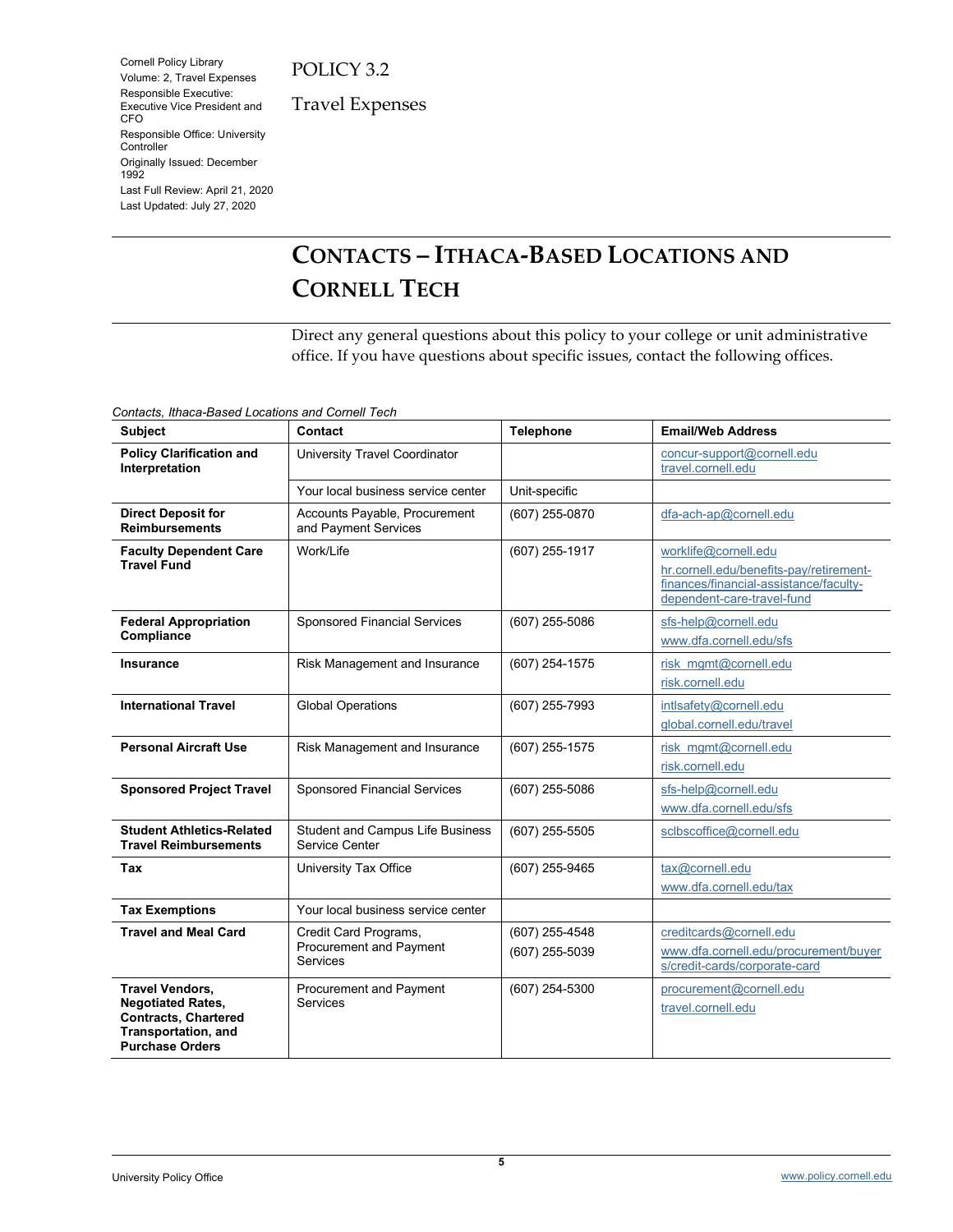Cornell Policy Library Volume: 2, Travel Expenses Responsible Executive: Executive Vice President and CFO Responsible Office: University **Controller** Originally Issued: December 1992 Last Full Review: April 21, 2020 Last Updated: July 27, 2020

Travel Expenses

# <span id="page-5-0"></span>**CONTACTS – WEILL CORNELL MEDICINE CAMPUSES**

Direct any general questions about this policy to your college or unit administrative office. If you have questions about specific issues, contact the following offices.

*Contacts, Weill Cornell Medicine Campuses*

| <b>Subject</b>                                    | Contact                        | <b>Telephone</b> | <b>Email/Web Address</b>         |
|---------------------------------------------------|--------------------------------|------------------|----------------------------------|
| <b>Policy Clarification and</b><br>Interpretation | Tax & Compliance               | (646) 962-3695   | tax-compliance@med.cornell.edu   |
| <b>All Other Related Travel</b><br><b>Matters</b> | Accounts Payable, Finance      | (646) 962-4111   | accounts-payable@med.cornell.edu |
| <b>Corporate Card</b>                             | <b>Commercial Card Manager</b> | (646) 901-2458   | corporatecard@med.cornell.edu    |
| <b>Insurance Travel</b>                           | Risk Management & Insurance    | (212) 746-6180   | risk-mgmt@med.cornell.edu        |
| <b>Purchasing and Purchase</b><br><b>Orders</b>   | <b>Finance Department</b>      | (646) 962-3900   | purchasing@med.cornell.edu       |
| <b>Tax Issues</b>                                 | Tax & Compliance               | (646) 962-3695   | tax-compliance@med.cornell.edu   |
| <b>Recruitment and Moving</b><br><b>Expenses</b>  | Tax & Compliance               | (646) 962-3695   | tax-compliance@med.cornell.edu   |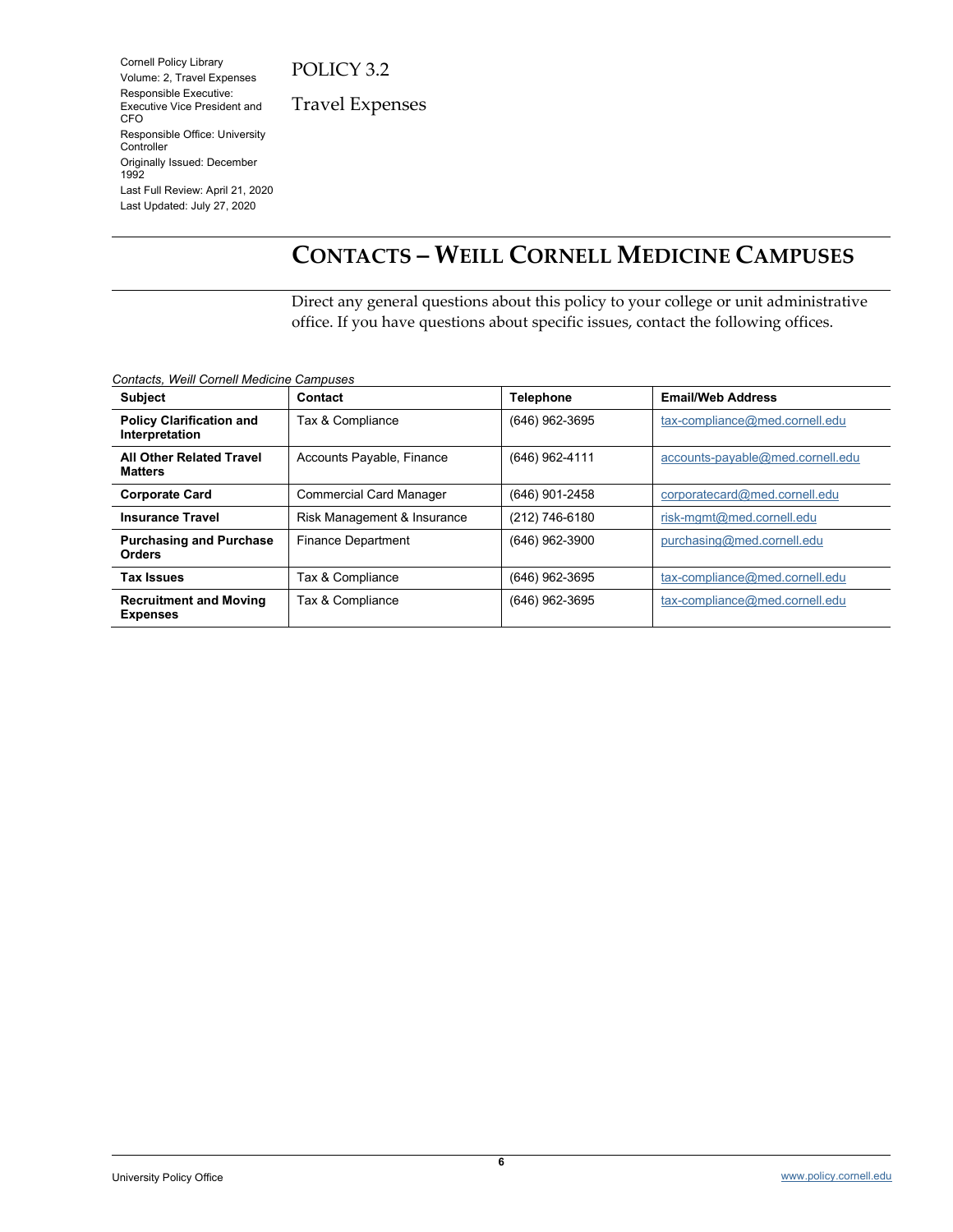Cornell Policy Library Volume: 2, Travel Expenses Responsible Executive: Executive Vice President and CFO Responsible Office: University Controller Originally Issued: December 1992 Last Full Review: April 21, 2020 Last Updated: July 27, 2020

Travel Expenses

# <span id="page-6-0"></span>**DEFINITIONS**

These definitions apply to terms as they are used in this policy.

| <b>Advances</b>                   | Payments made to or on behalf of a traveler before travel occurs and<br>recorded as a receivable in the university's accounting system.                                                                                                                                                                                               |  |  |
|-----------------------------------|---------------------------------------------------------------------------------------------------------------------------------------------------------------------------------------------------------------------------------------------------------------------------------------------------------------------------------------|--|--|
| Away from Home                    | For purposes of business expenses, "home" is defined as the<br>person's regular place of Cornell business, not the person's primary<br>personal residence. Travel expenses qualify as business expenses<br>only if the traveler is away from home.                                                                                    |  |  |
| <b>Business Purpose</b>           | The reason you have engaged in the business activity on behalf of the<br>university, which establishes why the expenses incurred are<br>appropriate for reimbursement for the specified fund source or<br>necessary to perform the project.                                                                                           |  |  |
| <b>Direct Designee</b>            | An individual specifically designated by a dean, director, or<br>department chair to approve business transactions.                                                                                                                                                                                                                   |  |  |
| <b>Documentation</b>              | A physical or electronic receipt, cancelled check, credit card receipt<br>when applicable, and/or other documentation that describes and<br>substantiates a business transaction (see Requirements for Expense<br>Reporting). Also see Original Bill or Receipt.                                                                      |  |  |
| <b>Domestic Travel</b>            | Travel among any of the fifty United States, its possessions, and<br>territories. In the case of sponsored projects, domestic travel may be<br>defined in the award documents.                                                                                                                                                        |  |  |
| <b>Economy Travel</b>             | The lowest class of seating in air travel, rail travel, or other means of<br>travel. Also called coach travel.                                                                                                                                                                                                                        |  |  |
| <b>Group/Business/Hosted Meal</b> | A meal with two or more people, at which a substantive bona fide<br>business discussion takes place. A group/business/hosted meal can<br>take place whether or not the attending individuals are traveling on<br>behalf of the university.                                                                                            |  |  |
| <b>Incidentals</b>                | A term for minor expenses included in the per diem rate.                                                                                                                                                                                                                                                                              |  |  |
| <b>International Travel</b>       | Travel outside of the United States, its possessions and territories. In<br>the case of sponsored projects, an alternative definition of<br>international travel may be present in award documents.                                                                                                                                   |  |  |
| <b>Local Travel</b>               | Travel that is under 35 miles from home and that exceeds an<br>employee's normal commuting distance or is conducted using a<br>different method of travel (e.g., bus, taxi, etc.).                                                                                                                                                    |  |  |
| <b>Original Bill or Receipt</b>   | An electronic or physical written acknowledgement provided by the<br>vendor that states something has been received; it should include key<br>information such as the vendor's name, the date and amount of the<br>transaction, a description of the goods or services received, etc. Also<br>see Proof of Payment and Documentation. |  |  |
| <b>Proof of Payment</b>           | Documentation that reflects the date and amount of the transaction,<br>and proof that full payment was made (cash register receipt, credit<br>card receipt, a bank or credit card statement, a copy of a check, or a<br>cancelled check). Also see Documentation and Original Bill or<br>Receipt.                                     |  |  |
| <b>Single-Day Travel</b>          | Travel lasting less than 24 hours, where no overnight stay occurred.                                                                                                                                                                                                                                                                  |  |  |
| Sponsor                           | A governmental or private organization that provides funding for a<br>sponsored project.                                                                                                                                                                                                                                              |  |  |
| <b>Sponsored Project</b>          | A signed award (grant, contract, or cooperative agreement) under<br>which the university agrees to perform a certain scope of work for an                                                                                                                                                                                             |  |  |
|                                   |                                                                                                                                                                                                                                                                                                                                       |  |  |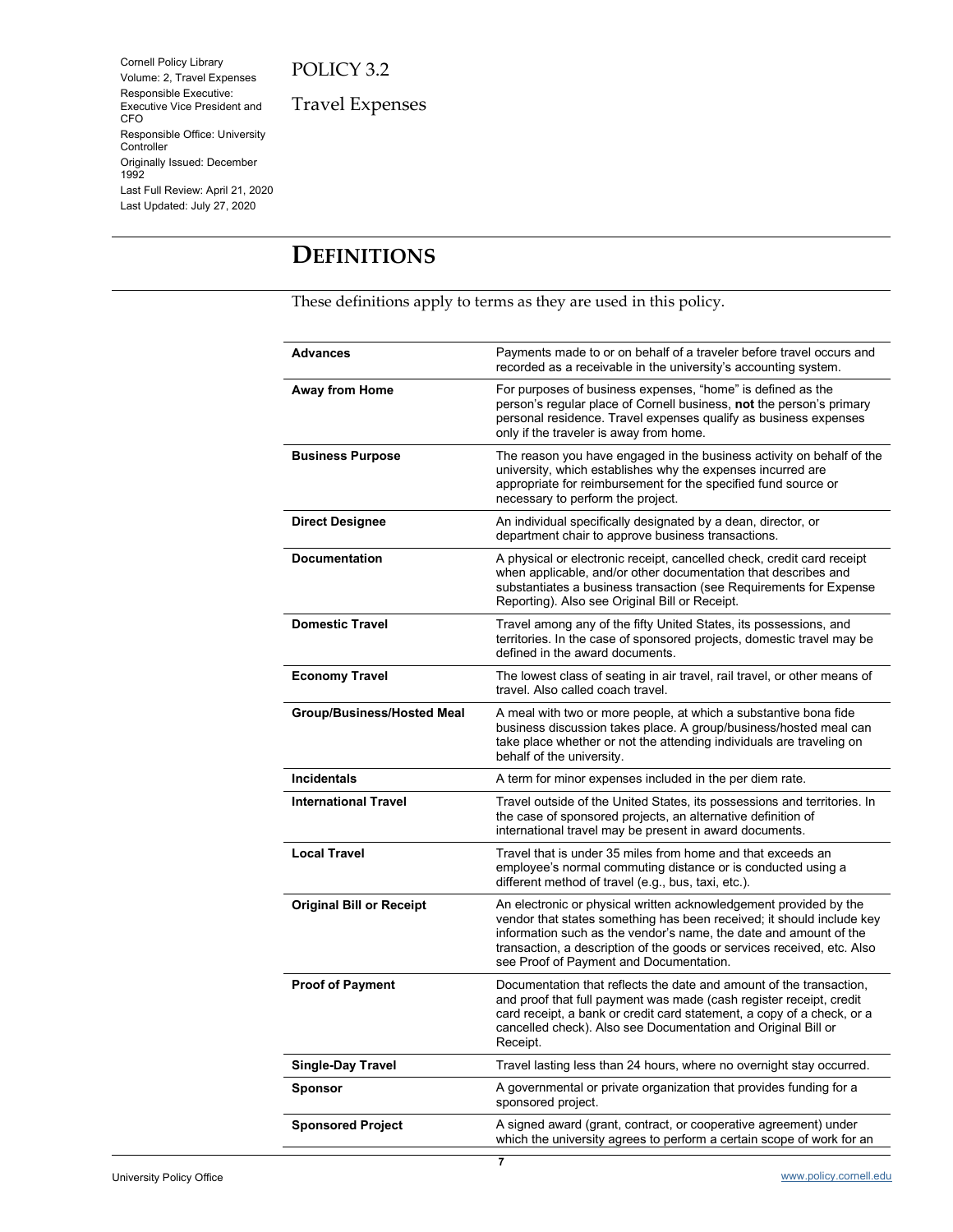Cornell Policy Library Volume: 2, Travel Expenses Responsible Executive: Executive Vice President and CFO Responsible Office: University Controller Originally Issued: December 1992 Last Full Review: April 21, 2020 Last Updated: July 27, 2020

Travel Expenses

# **DEFINITIONS, continued**

|                                                  | external sponsor. For the purposes of this policy, "sponsored projects"<br>includes federal appropriations.                                                                                                                                                                                                                                       |  |  |
|--------------------------------------------------|---------------------------------------------------------------------------------------------------------------------------------------------------------------------------------------------------------------------------------------------------------------------------------------------------------------------------------------------------|--|--|
| <b>Sufficient Documentary</b><br><b>Evidence</b> | Information and documentation that, when taken as a whole,<br>substantiates the expense and business purpose. Sufficient<br>documentation should include who, what, when, where, why, and how<br>much. Also see Documentation, Original Bill or Receipt, and Proof of<br>Payment.                                                                 |  |  |
| <b>Temporary Worksite</b>                        | A Cornell work location away from an individual's regular worksite.<br>Travel expenses qualify as business expenses only if the traveler is<br>"away from home" at a temporary worksite. An assignment that is<br>reasonably expected to last more than 12 months is not temporary.                                                               |  |  |
| <b>Travel Expenses</b>                           | For tax purposes, the ordinary, necessary, and reasonable expenses<br>of traveling away from home to a temporary worksite.                                                                                                                                                                                                                        |  |  |
| <b>Travel Status</b>                             | A period during which the individual traveling is at least 35 miles away<br>from home for 12 hours or more, conducting university business.                                                                                                                                                                                                       |  |  |
| <b>U.S. Air Carrier</b>                          | An air carrier that holds a certificate under 49 U.S.C. 41102 and<br>whose service is authorized either by the carrier's certificate or by<br>exemption or regulation.                                                                                                                                                                            |  |  |
| Unit                                             | A college, department, program, research center, business service<br>center, or other operating unit.                                                                                                                                                                                                                                             |  |  |
| <b>University Funds</b>                          | All funds received from internal or external sources and owned by the<br>university, which carry with them fiduciary responsibilities. This<br>includes, but is not limited to, appropriations, discretionary funds,<br>sponsored funds, funds from salary recovery, restricted gifts, tuition<br>paid by students, and funds from other sources. |  |  |
| <b>University Travel</b>                         | Travel to conduct university business for or on behalf of the university.                                                                                                                                                                                                                                                                         |  |  |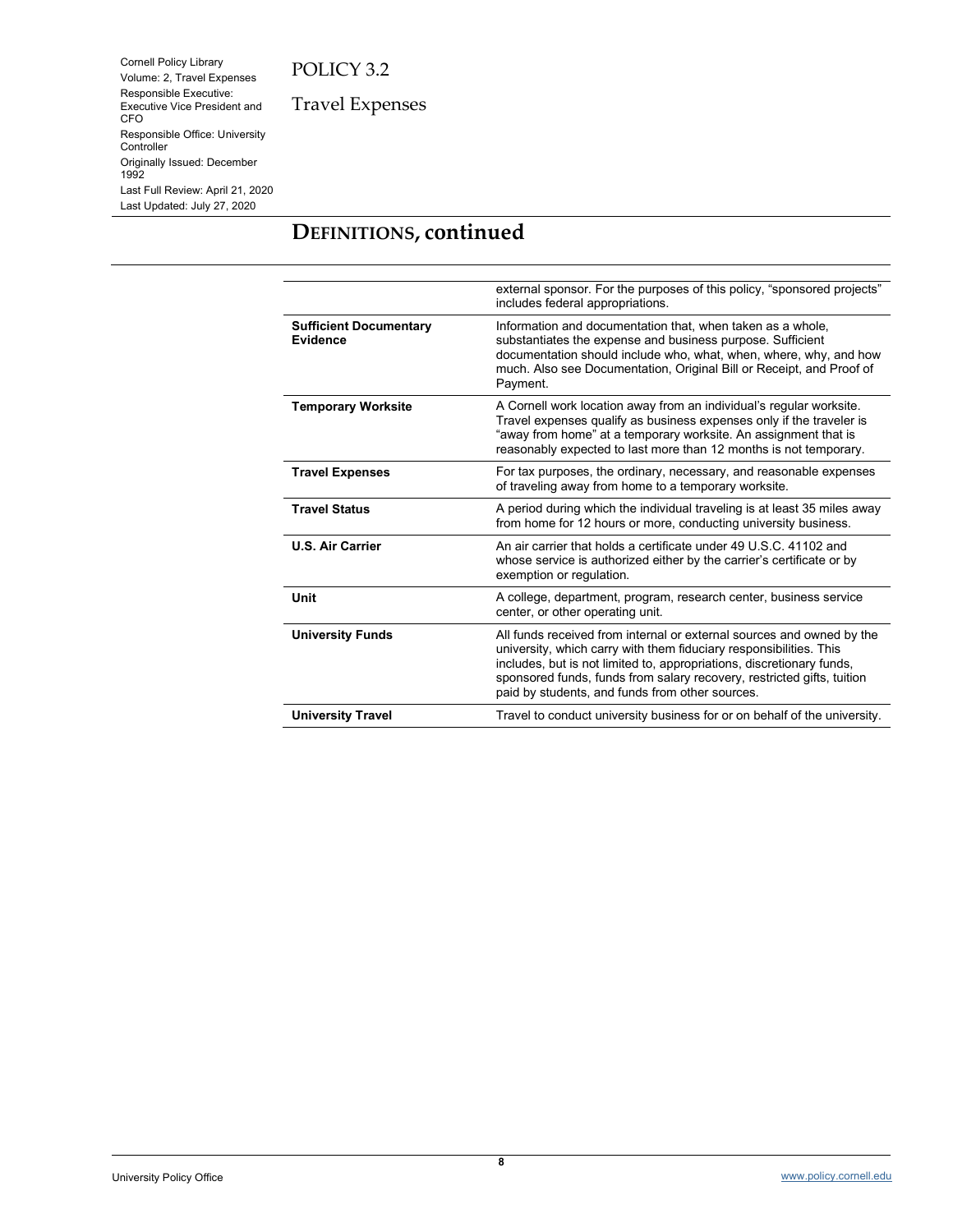Cornell Policy Library Volume: 2, Travel Expenses Responsible Executive: Executive Vice President and CFO Responsible Office: University Controller Originally Issued: December 1992 Last Full Review: April 21, 2020 Last Updated: July 27, 2020

Travel Expenses

# <span id="page-8-0"></span>**RESPONSIBILITIES – ITHACA-BASED LOCATIONS AND CORNELL TECH**

The major responsibilities each party has in connection with this policy are as follows:

| <b>Business Service Centers</b>                  | Review expense reports in accordance with this policy.                                                                                                                                                                                 |  |  |
|--------------------------------------------------|----------------------------------------------------------------------------------------------------------------------------------------------------------------------------------------------------------------------------------------|--|--|
|                                                  | Provide travel policy interpretation to and answer questions from<br>university travelers, consulting with the university controller's office as<br>appropriate.                                                                       |  |  |
| <b>KFS Org Manager (Cost Object</b><br>Approver) | Oversee and manage travel expenses and expense reports in<br>accordance with the unit budget, sponsored award, and other<br>limitations.                                                                                               |  |  |
|                                                  | Review the accuracy of the account selected for expenses.                                                                                                                                                                              |  |  |
|                                                  | Approve that expenses are appropriate to the account being charged.                                                                                                                                                                    |  |  |
| <b>Supervisor</b>                                | Approve travel advances as appropriate.                                                                                                                                                                                                |  |  |
|                                                  | Authorize pre-trip approvals as appropriate.                                                                                                                                                                                           |  |  |
|                                                  | Perform post-audits of employees' expense reports.                                                                                                                                                                                     |  |  |
| <b>Traveler</b>                                  | Consider the value and safety when planning university travel.                                                                                                                                                                         |  |  |
|                                                  | Obtain pre-approval, if required by this policy, by funding source, or if<br>the unit requires it.                                                                                                                                     |  |  |
|                                                  | Obtain comparative quotes for travel that includes premium travel<br>and/or personal travel.                                                                                                                                           |  |  |
|                                                  | Obtain and submit all required receipts.                                                                                                                                                                                               |  |  |
|                                                  | Understand and adhere to all restrictions applicable to traveling on<br>sponsored or federal funds. Note that there may be award-specific<br>restrictions, such as required pre-approvals or reduced allowances.                       |  |  |
|                                                  | Submit for review and approval within 30 but no later than 60 days of<br>completing university travel and in a manner compliant with this policy<br>all expenses incurred while traveling and the associated<br>reimbursement request. |  |  |
|                                                  | Include only valid and allowable university travel expenses that are<br>ordinary and reasonable in expense reports or reimbursement<br>requests.                                                                                       |  |  |
| <b>Unit Head</b>                                 | Establish, as necessary to meet business needs, and enforce unit-<br>level policies that comply with and may be more restrictive than this<br>policy.                                                                                  |  |  |
| <b>University Controller's Office</b>            | Provide guidance to university community members regarding<br>university travel.                                                                                                                                                       |  |  |
|                                                  | Reimburse university travelers for travel expenses in accordance with<br>this policy.                                                                                                                                                  |  |  |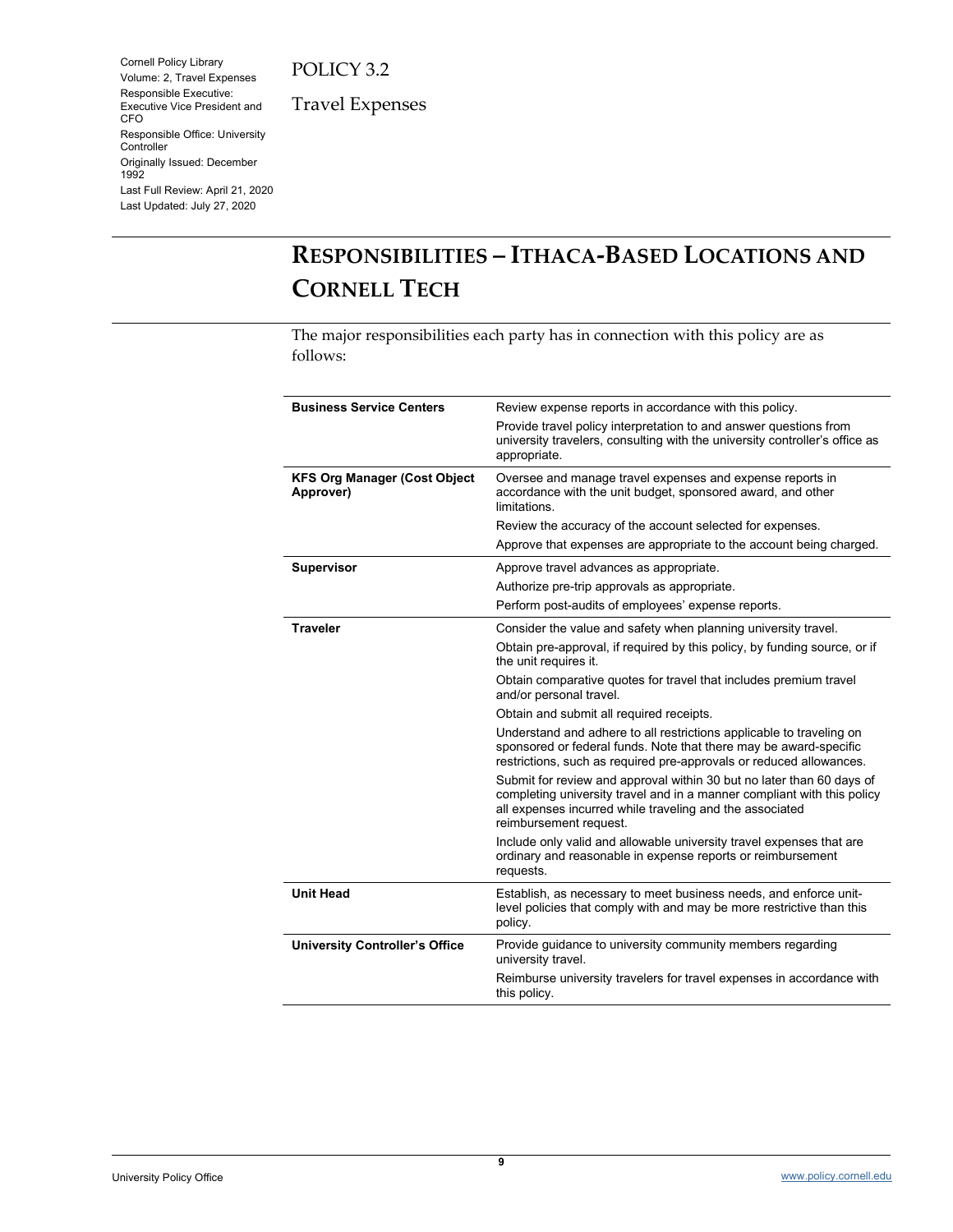Cornell Policy Library Volume: 2, Travel Expenses Responsible Executive: Executive Vice President and CFO Responsible Office: University Controller Originally Issued: December 1992 Last Full Review: April 21, 2020 Last Updated: July 27, 2020

Travel Expenses

# <span id="page-9-0"></span>**RESPONSIBILITIES – WEILL CORNELL MEDICINE CAMPUSES**

The major responsibilities each party has in connection with this policy are as follows:

| <b>Accounts Payable Finance</b> | Provide guidance to WCM community members regarding college<br>travel.                                                                                                                                                                 |  |  |
|---------------------------------|----------------------------------------------------------------------------------------------------------------------------------------------------------------------------------------------------------------------------------------|--|--|
|                                 | Review expense reports in accordance with this policy, consulting<br>with the WCM controller's office as appropriate.                                                                                                                  |  |  |
|                                 | Reimburse college travelers for travel expenses in accordance with<br>this policy.                                                                                                                                                     |  |  |
| <b>Department Administrator</b> | Oversee and manage travel expenses, expense reports, etc. in<br>accordance with the unit budget, sponsored award, etc.                                                                                                                 |  |  |
|                                 | Review the accuracy of the account selected for expenses.                                                                                                                                                                              |  |  |
|                                 | Approve that expenses are appropriate to the account being charged.                                                                                                                                                                    |  |  |
|                                 | Approve travel advances as appropriate.                                                                                                                                                                                                |  |  |
|                                 | Authorize travelers' pre-trip approvals as appropriate.                                                                                                                                                                                |  |  |
|                                 | Perform post-audits of employees' expense reports.                                                                                                                                                                                     |  |  |
| <b>Tax and Compliance</b>       | Provide travel policy interpretation to and answer questions from<br>WCM travelers, consulting with the WCM controller's office as<br>appropriate.                                                                                     |  |  |
|                                 | Establish, as necessary to meet business needs, and enforce unit-<br>level policies that comply with and may be more restrictive than this<br>policy.                                                                                  |  |  |
| <b>Traveler</b>                 | Consider the best value and safety when planning university travel.                                                                                                                                                                    |  |  |
|                                 | Obtain pre-approval, if required by this policy, by funding source, or if<br>the unit requires it.                                                                                                                                     |  |  |
|                                 | Obtain comparative quotes for travel that includes premium travel<br>and/or personal travel.                                                                                                                                           |  |  |
|                                 | Obtain and submit all required receipts.                                                                                                                                                                                               |  |  |
|                                 | Understand and adhere to all restrictions applicable to traveling on<br>sponsored or federal funds. Note that there may be award-specific<br>restrictions, such as required pre-approvals or reduced allowances.                       |  |  |
|                                 | Submit for review and approval within 30 but no later than 60 days of<br>completing university travel and in a manner compliant with this policy<br>all expenses incurred while traveling and the associated<br>reimbursement request. |  |  |
|                                 | Include only valid and allowable university travel expenses that are<br>ordinary and reasonable in expense reports or reimbursement<br>requests.                                                                                       |  |  |

University Policy Office [www.policy.cornell.edu](http://www.policy.cornell.edu/)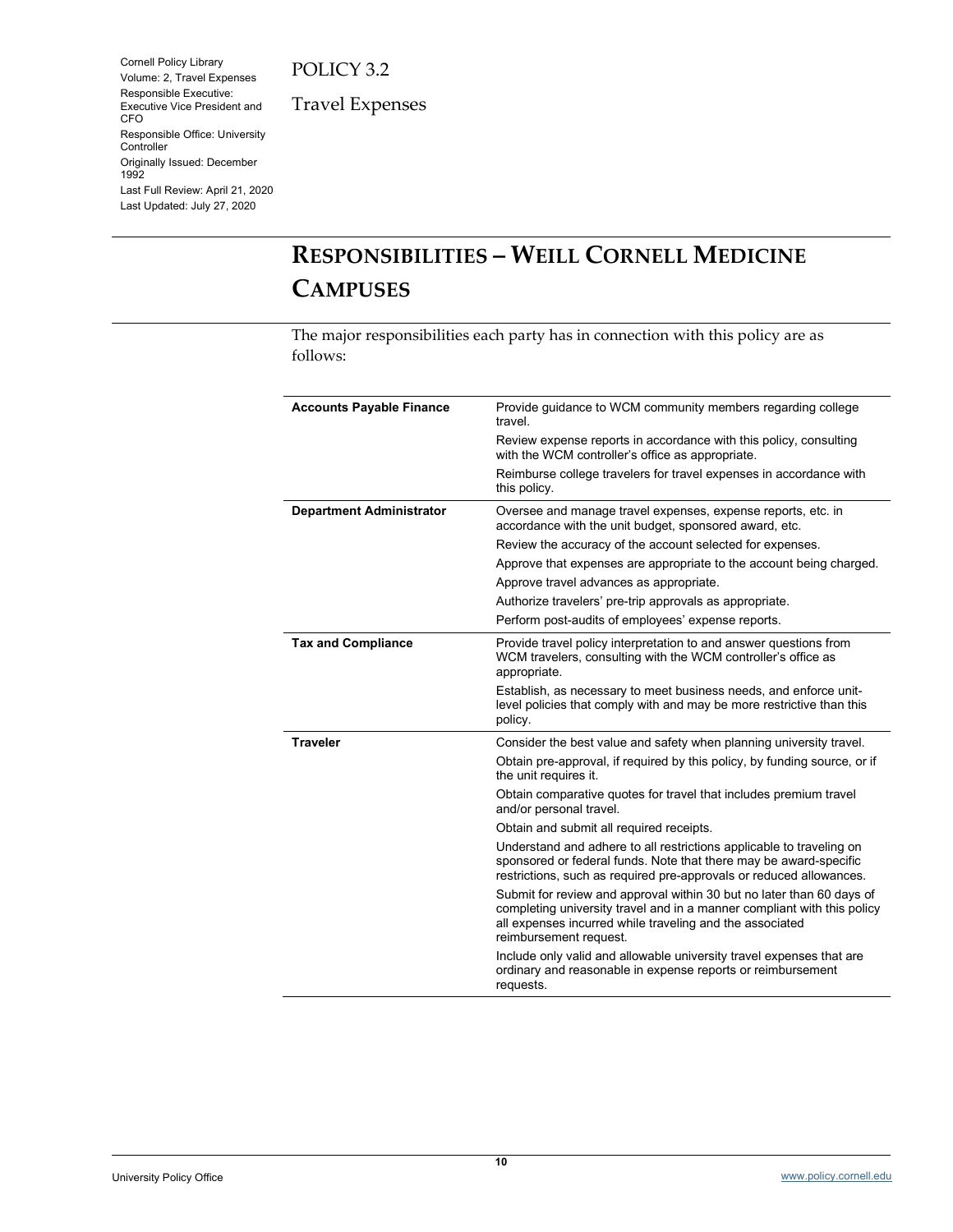Cornell Policy Library Volume: 2, Travel Expenses Responsible Executive: Executive Vice President and CFO Responsible Office: University **Controller** Originally Issued: December 1992 Last Full Review: April 21, 2020 Last Updated: July 27, 2020

Travel Expenses

## <span id="page-10-0"></span>**PRINCIPLES**

<span id="page-10-1"></span>**General Policy** Members of the university community are expected to conduct university travel under guidance set forth by the Board of Trustees and in university policy, and in compliance with all applicable federal, state, local, and sponsor rules and regulations. This policy covers travel undertaken to conduct business for or on behalf of the university.

> Cornell is committed to meeting the needs of the traveler by paying for travel expenses that you, the traveler, actually incurred during university travel and that are not paid for by another party. The university will reimburse ordinary, necessary, and reasonable travel-related expenses incurred for authorized university business that supports the learning, discovery, and engagement missions of the university.

> While business travel expenses are generally considered allowable by the university, certain funding sources may impose additional restrictions (e.g., expenditures paid from federal and state funds or from restricted gifts may be subject to added conditions). Furthermore, individual colleges and operating units may establish policies on the use of funds that are more restrictive than those put forth here. You are expected to review and observe those policies.

#### <span id="page-10-2"></span>**Rules for Different Types of Travel** All types of travel must conform to all of the rules described in this policy and associated procedures, with additional rules outlined in the following sections.

#### Short-Term Travel

You are in short-term travel status when you travel at least 35 miles away from home for 12 hours or more while conducting university business, where one or more overnight stays occurred. Short-term travel is generally less than 30 days. Individual colleges or operating units may establish additional guidance or further limit reimbursement of short-term travel that exceeds seven days.

#### Group Travel

When you are on university travel in a group of Cornell employees, the most organizationally senior university staff or faculty member should pay for any group/business/hosted meals (meals attended by two or more, at which a substantive and bona fide business discussion takes place). See the Meals section for information on submitting receipts for this type of travel.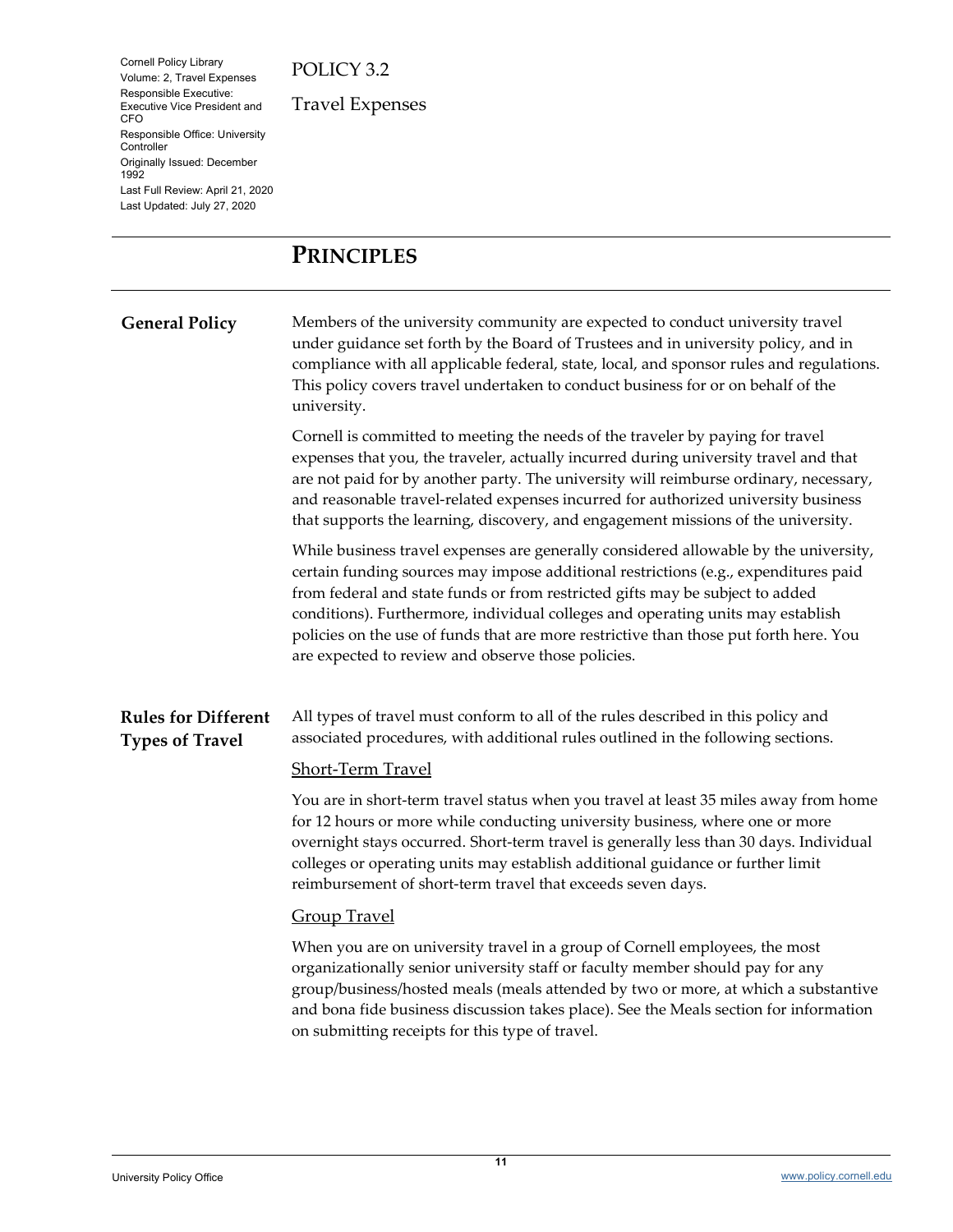Cornell Policy Library Volume: 2, Travel Expenses Responsible Executive: Executive Vice President and CFO Responsible Office: University **Controller** Originally Issued: December 1992 Last Full Review: April 21, 2020 Last Updated: July 27, 2020

Travel Expenses

## **PRINCIPLES, continued**

#### Local and Single-Day Travel

When you incur work-related, non-commuting transportation expenses for local or single-day travel, Cornell will pay for reasonable transportation and limited subsistence expenses in accordance with this and departmental policies.

Travel is considered **local** and may be pre-paid or reimbursed when it exceeds your normal commuting distance, or you use a different method of travel. For example, if you drive 20 miles to your workplace, you can receive mileage reimbursement or costs associated with using a taxi, bus, or a rented or university-owned vehicle for a single-day meeting that occurs more than 20 miles from your residence, but not for a meeting occurring 10 miles from your residence.

Non-commuting parking fees associated with university business travel are reimbursable. For example, parking in downtown Ithaca is reimbursable when meeting at Seneca Place.

Bus, subway, taxi, or similar mass transit costs are reimbursable where there is a business necessity. For example, a Cornell Tech staff member meeting at Columbia University may receive reimbursement for subway fare.

**Single-day** travel is any travel that takes place within 24 hours and no overnight stay occurs. Reasonable transportation expenses will be reimbursed.

See the Meals section for more information on meal reimbursement for local and single-day travel.

**Note:** To minimize administrative burden and costs, where practical, you should group your expenses together and submit these small-dollar expenses monthly on one reimbursement request.

#### Long-Term Travel

Travel exceeding 30 consecutive days is generally considered long-term travel. Individual colleges and units may use discretion according to the facts and circumstances to determine if a period of less than 30 days should be considered long-term travel.

If you expect to be traveling for one year or more (or for an indefinite period), your reimbursements for expenses, including travel, lodging, and meals, are taxable and must be reported to Payroll for taxation. When a reimbursement is taxable, units must not increase the net amount reimbursed to include deductions, such as taxes, that would normally be incurred by the receiver of the reimbursement.

Reimbursement limits apply for the entire trip, not just the portion of the trip greater than 30 days. Any exceptions to these reimbursement limits must be pre-approved before the trip begins by the dean or unit head.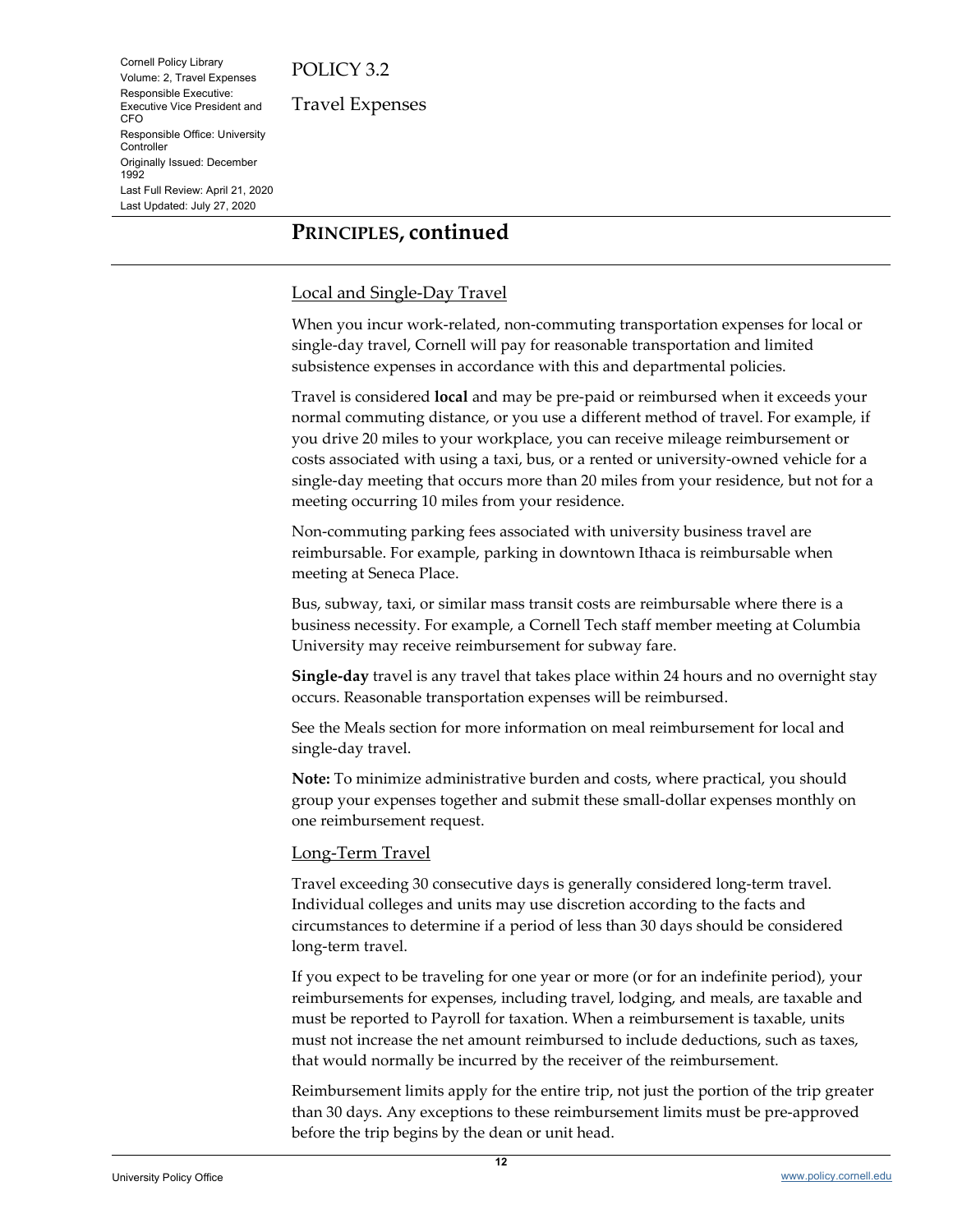Cornell Policy Library Volume: 2, Travel Expenses Responsible Executive: Executive Vice President and CFO Responsible Office: University **Controller** Originally Issued: December 1992 Last Full Review: April 21, 2020 Last Updated: July 27, 2020

Travel Expenses

## **PRINCIPLES, continued**

See the Lodging and Meals sections for information on reimbursement for these expenses during long-term travel.

#### Sponsored Travel

When traveling on federal funds and other sponsored awards, you must follow the procedures for traveling on sponsored funds in addition to the requirements throughout this policy. Where regulations conflict, the more stringent one applies.

To be allowable on a sponsored award, travel costs must be reasonable, necessary to perform the project, conform to the terms of the award, and be allocable (i.e., the costs directly benefit the project in proportion to the amount charged). To demonstrate allowability of a project's costs, you must substantiate each of these requirements by providing the business purpose along with other materials that provide complete expense documentation. Documentation for sponsored travel includes a paid, itemized receipt or other proof-of-stay, when obtainable, and comparative airfare costs, obtained at the time of booking, for any travel with premium-class or personally paid components. Federally unallowable expenses, such as alcoholic beverages (including associated tax and tip) or premium air travel must not be charged to sponsored awards, regardless of whether they are permissible for other fund sources under this policy.

#### Family, Spouse or Companion Travel

In general, Cornell will not reimburse travel or meal expenses incurred by your family member, spouse, or companion. To qualify for an exception, you must provide a documented and bona fide business purpose directly benefitting the university, and you must obtain before traveling approval from the dean, vice provost, vice president, provost, or president or a direct designee, and attach this documentation to your expense report.

Except under exceedingly rare circumstances, reimbursements of a family member's travel will constitute taxable income to you. Family, spouse, or, companion travel reimbursements that do not have a bona fide business purpose must be reported to payroll for taxation, through the job-related allowance process. These reimbursements are subject to benefit charges as applicable.

#### International Travel

For international university travel (including Mexico and Canada), familiarize yourself with the international travel resources and information provided on the Global Cornell: International Travel website (see Related Resources). This site includes resources related to travel advisories, health and immunization requirements, and insurance coverage.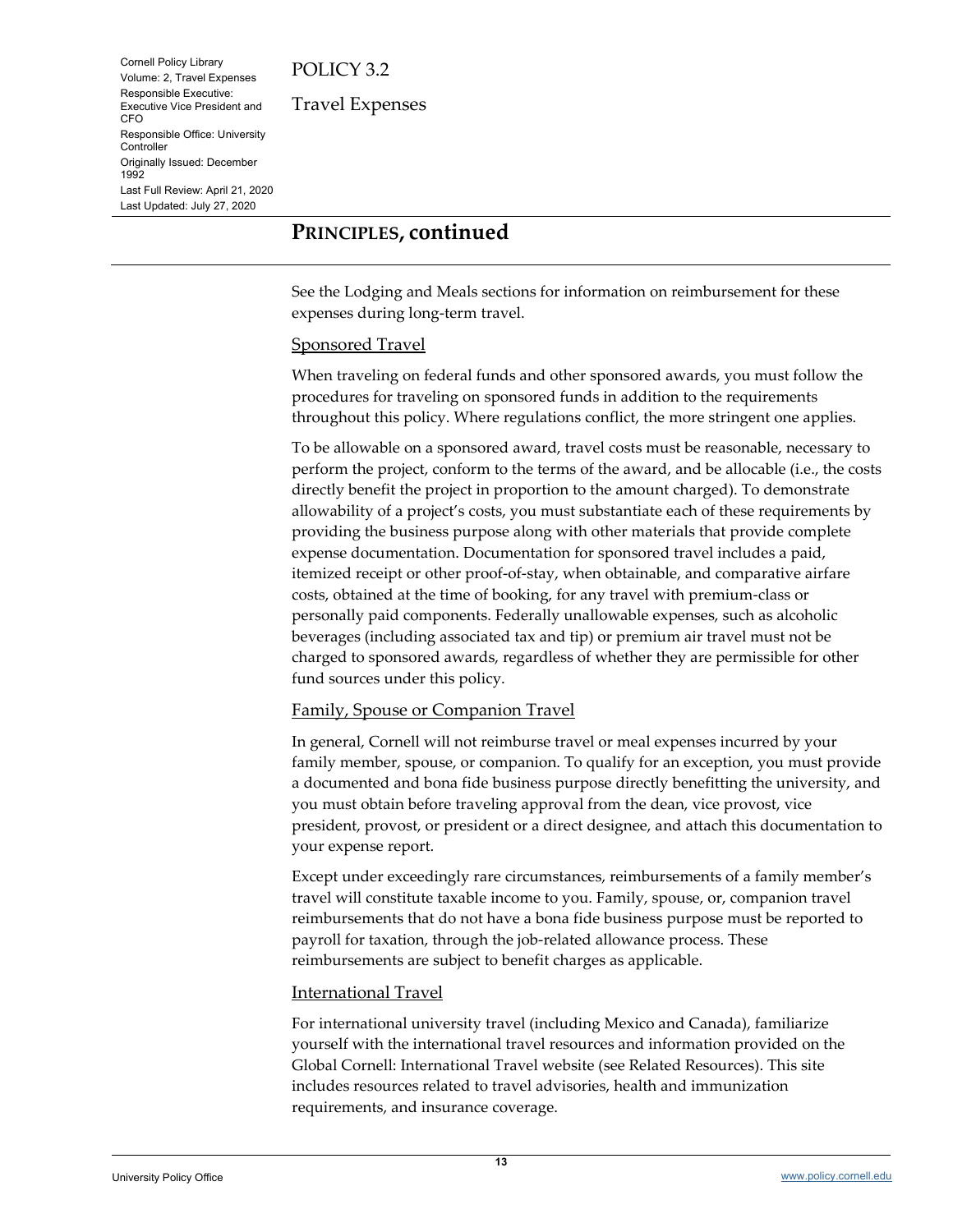Cornell Policy Library Volume: 2, Travel Expenses Responsible Executive: Executive Vice President and CFO Responsible Office: University **Controller** Originally Issued: December 1992 Last Full Review: April 21, 2020 Last Updated: July 27, 2020

Travel Expenses

## **PRINCIPLES, continued**

Where required for university travel, visas, immunizations, and consulate fees are reimbursable. Passport fees are reimbursable only if the passport is obtained in conjunction with university travel.

Travel to certain countries is prohibited by federal law, and Cornell cannot reimburse travel expenses for travel to these countries. See University Policy 8.5, Risk Management for International Travel for more information about international travel restrictions and traveler responsibilities.

#### *International Travel Registry*

All staff members, students, and faculty members traveling with students must register their international travel plans on the Cornell University International Travel Registry. Staff members must register **all** international Cornell travel in the Travel Registry system, regardless of whether students are present. Faculty members traveling without students are strongly encouraged to register their international travel. See University Policy 8.5, Risk Management for International Travel, for more information.

#### *Long-Term International Travel*

If international travel exceeds one week, the IRS may require you to produce evidence that business activities made up 75 percent of your total time away from home. You should keep a log of the daily business activities and retain this in your personal files.

#### Student Travel

Students who travel may be subject not only to additional departmental, unit, funding source, or college policies and procedures, but also to limits on reimbursement amounts. Processing requirements vary based on the type of student travel.

Cornell will pay for student travel under the following circumstances:

#### *Student Business Travel*

Student travel is considered business travel when any of the following conditions exist:

- The primary purpose and original intent of the activity is for the university to obtain useful results from the project/research.
- The results or research from the activity will be used by the university.
- The research is performed to fulfill the university's obligations to an outside funding entity.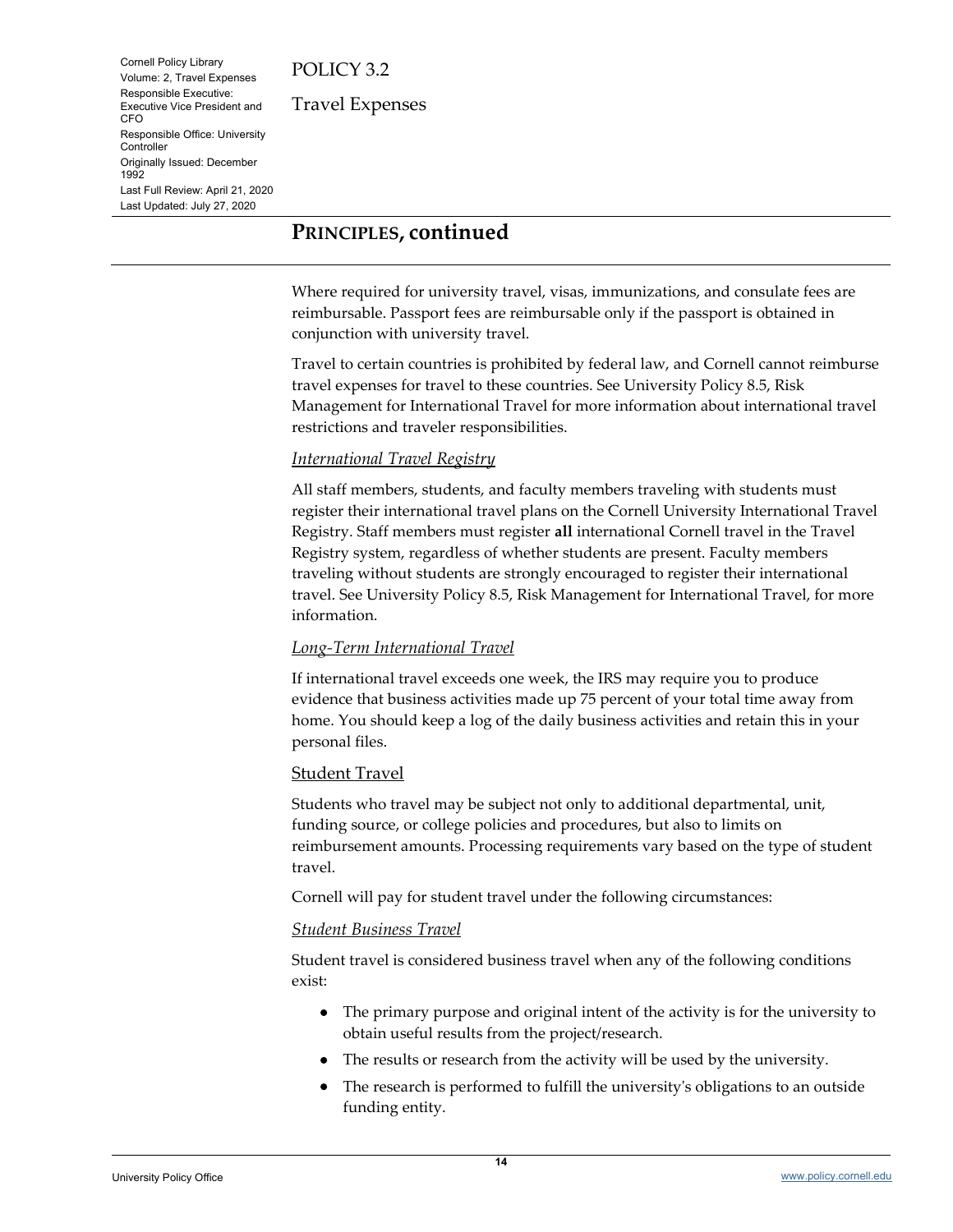Cornell Policy Library Volume: 2, Travel Expenses Responsible Executive: Executive Vice President and CFO Responsible Office: University **Controller** Originally Issued: December 1992 Last Full Review: April 21, 2020 Last Updated: July 27, 2020

Travel Expenses

## **PRINCIPLES, continued**

- The student is presenting or actively participating in a conference on behalf of the university.
- The travel is associated with a sponsored research award.

#### *Class Trips, Mission-Related Educational Travel*

Student travel is considered mission-related, educational travel when any of the following conditions exists:

- The activity is required for degree or credit.
- The trip impacts the student's grade.
- The travel is undertaken by all students in a particular course.
- The travel is on behalf of a university academic or athletic team (consult the Department of Athletics and Physical Education for special athletic reimbursement procedures).

#### *Financial Aid or Similar Travel Awards*

Student travel is considered related to financial aid or a similar travel award when any of the following conditions exist:

- The research is student-led.
- The project/research's primary purpose and original intent is to further the student's education or training.
- The activities are performed to contribute to the development of the skills needed in the student's studies.
- Funds are being provided as an outright cash grant to support student travel.
- The travel is associated with a sponsored fellowship with no benefit to the university.

Student travel awards reported through financial aid are reportable on IRS form 1098-T as scholarships or grants, and they may be considered taxable income. Such payments to non-resident students are subject to U.S. tax withholding.

#### Non-Employee Travel

The university may reimburse the travel costs of non-employee, non-student individuals (e.g., job applicants, guest speakers, visiting scientists) under certain circumstances when approved by the unit. Departments may reimburse visitors the same as they would a non-employee and may use discretion as to whether they use the per diem or receipt method for meals. Itemized receipts are required for lodging reimbursements and for meals that are reimbursed using the receipt method. Vendors providing services to the university should invoice the university for all expenses, including travel expenses.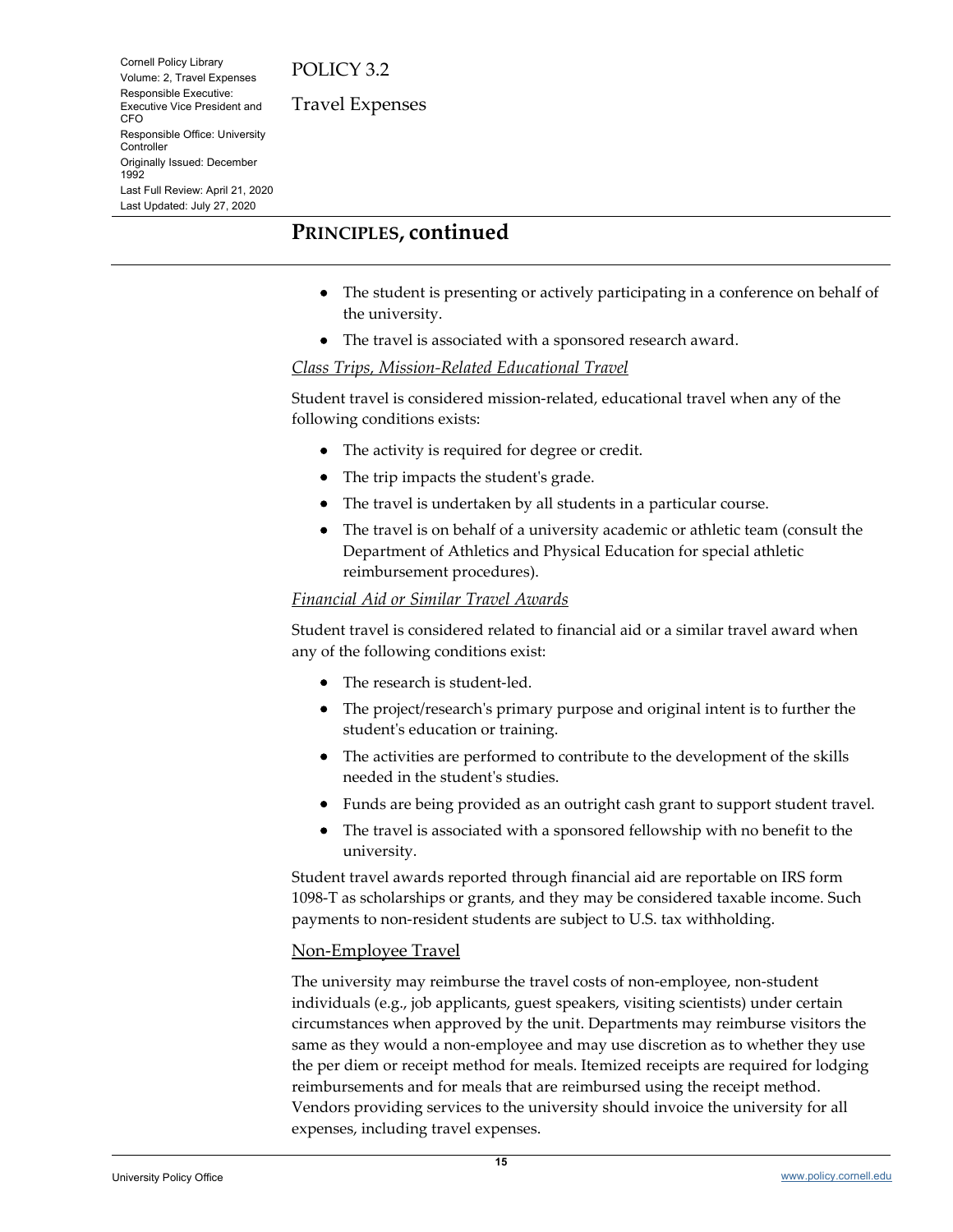Cornell Policy Library Volume: 2, Travel Expenses Responsible Executive: Executive Vice President and CFO Responsible Office: University **Controller** Originally Issued: December 1992 Last Full Review: April 21, 2020 Last Updated: July 27, 2020

Travel Expenses

## **PRINCIPLES, continued**

Reimbursements to visitors categorized as non-resident aliens may be taxable or subject to tax withholding.

#### *International Visitor Travel*

Departments may make payments to or on behalf of foreign visitors only when the visitor enters the United States while in an appropriate visa status. In addition to the standard required travel reimbursement documentation, the following must accompany requests for reimbursement to a foreign visitor on a B-1, B-2, or visa waiver:

- A signed Honorarium/Expense Reimbursement Attestation Form.
- A copy of the individual's passport biographical page.
- A copy of the individual's B-1 or B-2 visa page (or ESTA approval if traveling via the visa waiver program).
- An I-94 Arrival/Departure card (front and back) or printout.

Canadian citizens entering the United States without obtaining an I-94 Arrival/Departure card or ESTA must provide a signed Honorarium/Expenses Reimbursement Attestation Form to receive reimbursement.

Honorarium payments are not allowable on sponsored awards.

<span id="page-15-0"></span>Payment Methods If you are eligible, Cornell expects you to use the university-provided card issued by your respective campus. When using a university-provided card, the university pays for your expenses rather than asking you to wait for reimbursement. As a cardholder, you are responsible for reviewing monthly statements for accuracy and for immediately reporting possible fraudulent charges to the credit card company. If you misuse your university-provided card, your card may be suspended, and you may be subject to possible disciplinary action, including, but not limited to, termination and criminal charges.

> If you are not eligible for or you do not want to receive a university-provided card, you are expected to pay for your own expenses using your own source of funds while on your trip and to request reimbursement upon your return.

#### Advances

Cash advances, including pre-travel reimbursements, are limited to only those expenses for which you are expected to endure a hardship for having to pay out-ofpocket and that could not have been paid for by any other means. If you refuse and are eligible for a university-provided card, you are not eligible for a cash advance.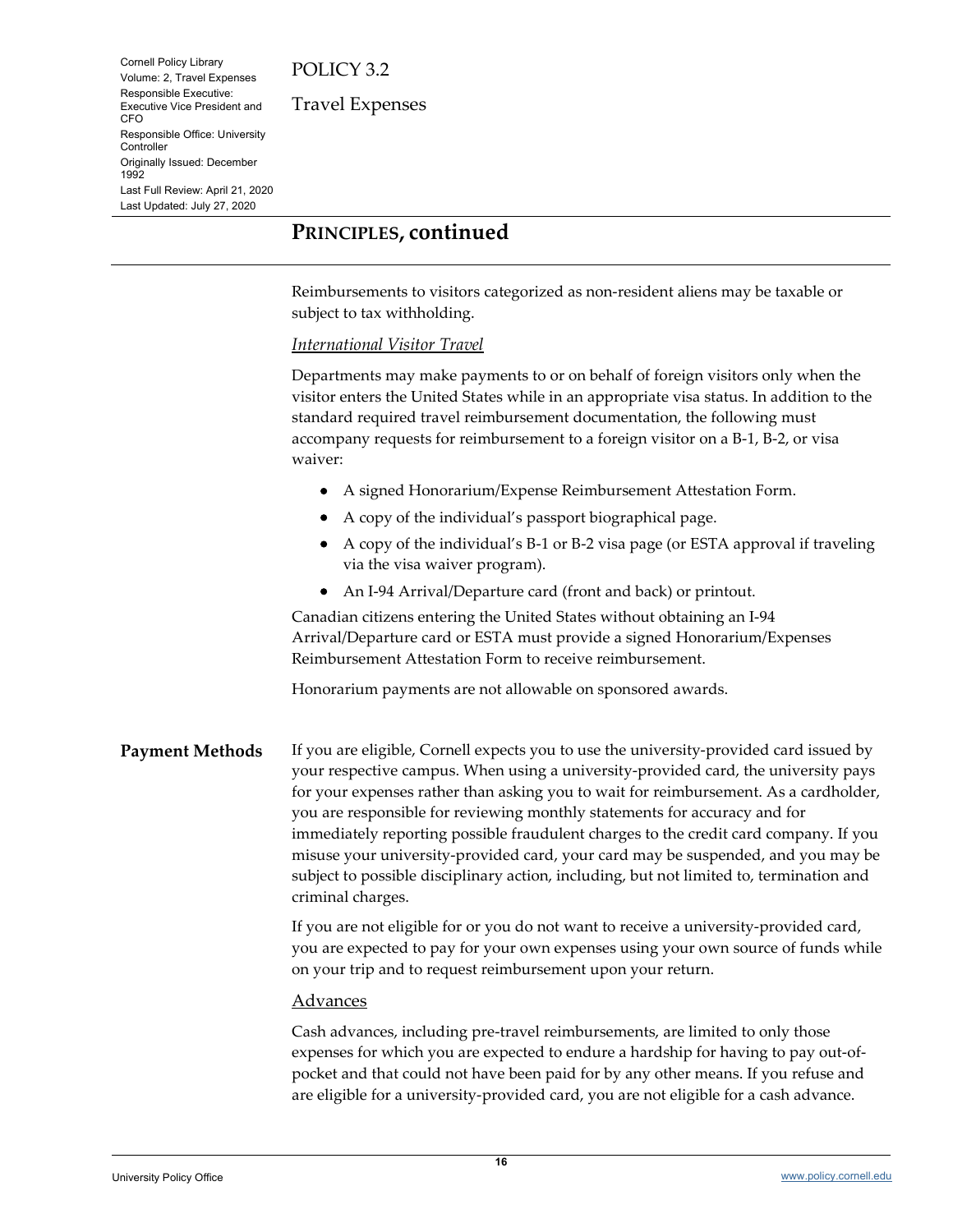Cornell Policy Library Volume: 2, Travel Expenses Responsible Executive: Executive Vice President and CFO Responsible Office: University **Controller** Originally Issued: December 1992 Last Full Review: April 21, 2020 Last Updated: July 27, 2020

Travel Expenses

## **PRINCIPLES, continued**

Advances are not available to service providers for services. Service providers must present an invoice, which will include all fees that the unit has agreed to pay. See Non-Employee Travel in Rules for Different Types of Travel above.

#### Direct Billing or Inter-Departmental Charge

Direct billing is available from certain local hotels and restaurants. See the Cornell Travel website for a list of Ithaca and New York City Hotels that provide direct billing to departments. For a list of local restaurants that direct bill, see the Caterers and Restaurants page on the Procurement and Payment Services website (see Related Resources).

If you have a university-provided card, do not use direct billing except when using certain campus vendors such as the Statler Hotel and Campus-to-Campus bus, which can charge expenses directly to the department's general ledger account (interdepartmental charge). A university-provided card is not necessary for these expenses.

<span id="page-16-0"></span>**Travel Booking Methods** The university has preferred travel booking methods and negotiated contracts and rates to provide travel services at the best value for the institution and in line with the university's travel policies. Some contracted travel agencies also provide discounts that may provide lower rates. See the Cornell Travel website for details on the latest contracts. See your campus's purchasing department for details on the preferred booking method.

#### Personal Rewards Programs

As a traveler, you are allowed to connect your frequent-flyer and other reward programs to your travel reservations. However, neither you nor anyone arranging travel on your behalf may select a travel vendor based solely on the personal benefits you or they may receive.

If you arrange travel on behalf of another employee or any person engaged in Cornell business, you may not personally benefit by using your own frequent-flyer or other reward programs when making such arrangements, nor may you accept any gifts from travel vendors, other than token items such as promotional material (e.g., pens, water bottles, etc.) distributed to the general public.

Furthermore, no person is permitted to seek reimbursement for free rooms, tickets, or any other benefits of reward programs. Cornell will only reimburse for the value of travel expenses actually incurred.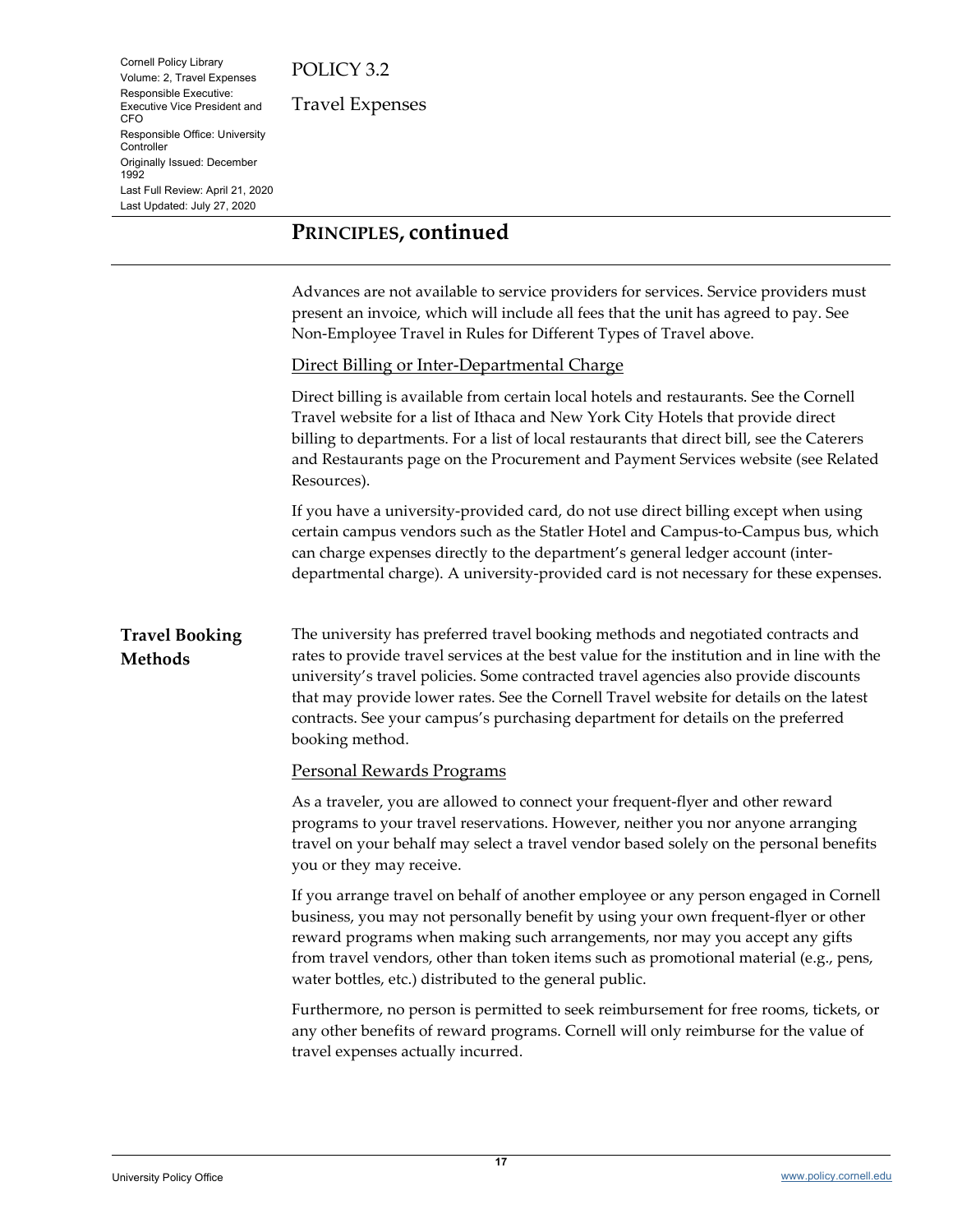Cornell Policy Library Volume: 2, Travel Expenses Responsible Executive: Executive Vice President and CFO Responsible Office: University **Controller** Originally Issued: December 1992 Last Full Review: April 21, 2020 Last Updated: July 27, 2020

Travel Expenses

## **PRINCIPLES, continued**

#### <span id="page-17-0"></span>**Means of Travel** Low-Carbon Travel

To achieve Cornell's climate neutrality goals, you are expected to consider the environmental impacts of your trip. For instance, attending a meeting remotely by telephone or the Internet has the lowest carbon impact (and the lowest cost) and traveling by bus, train, or carpool emits less carbon than traveling by plane. The purchase of carbon offsets is not permitted under university and sponsor policies.

#### Air Transportation

You are expected to use the **lowest economy airfare** that meets your business needs. Cornell will reimburse certain fees (except where prohibited by sponsored awards) when you have substantiated a business necessity for the additional cost. For example, you may have physical needs requiring more legroom, or scheduling may require you to pay a fee in advance to ensure a seat on a flight. You are expected to take the flight from the home institution on the most direct or cost-effective flight to the closest or most cost-effective airport where the official business will take place.

The university will not reimburse tickets acquired with frequent-flyer miles, credit card affinity programs, or airline vouchers.

#### *Baggage and Other Airline Fees*

Payment/reimbursement for reasonable baggage fees and other necessary airline fees are allowable.

#### *Air Travel on Sponsored Funds*

Travel on federal funds is subject to the Fly America Act and Open Skies agreements. The use of the university's travel agent does not automatically ensure Fly America Act compliance. Some sponsored awards do not permit travel, and some require prior approval for domestic and/or foreign travel. Department of Defense funded travel is not eligible to use the provisions of Open Skies agreements.

Change or cancellation fees may only be charged to awards in limited circumstances when the fees meet all federal allowability criteria. If you have questions or need a medical exception, contact Sponsored Financial Services before traveling.

#### *Premium Airfare*

You may upgrade your class of service at your own expense using your own means of payment or your frequent-flyer miles (which are not reimbursable by the university). Premium class (e.g., business class, first class, etc.) must not be purchased using sponsored funds or federal appropriations, unless specifically approved in the award documents.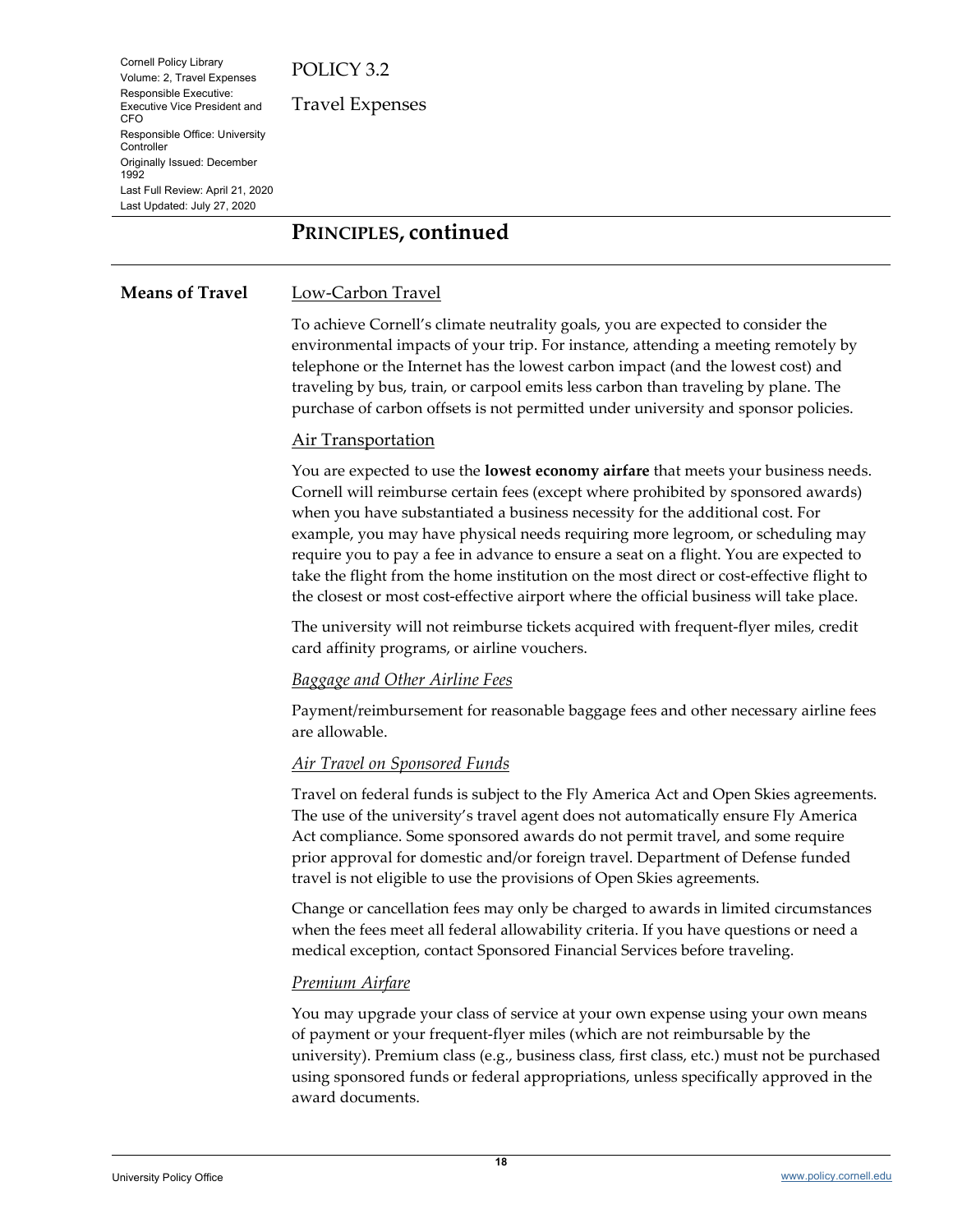Cornell Policy Library Volume: 2, Travel Expenses Responsible Executive: Executive Vice President and CFO Responsible Office: University **Controller** Originally Issued: December 1992 Last Full Review: April 21, 2020 Last Updated: July 27, 2020

Travel Expenses

## **PRINCIPLES, continued**

The university will reimburse premium airfare under any one of the following circumstances:

- If any flight segment has a scheduled in-air flight time exceeding six hours.
- If flights require circuitous service and the total scheduled in-air flight time exceeds eight hours.
- You have a medical justification that is documented by a recognized medical provider.

You must justify any extenuating circumstances that require the use of premium class and obtain in advance written approval from your dean, vice president, or one of their designees. You must also obtain the comparable cost for the same flight plan using nonrefundable economy airfare and attach that documentation to your expense report.

Students are not eligible for university-paid upgrades and must travel in economy class regardless of the duration or length of the flight, unless they wish to upgrade with their own funds.

#### *Personal Aircraft*

Using private or chartered aircraft or other chartered modes of transportation is discouraged. You are not allowed to carry passengers during university businessrelated air travel.

If you wish to use private aircraft or charter transportation, **before traveling**, you must do the following:

- Acquire and maintain aircraft liability insurance coverage of \$10,000,000 per occurrence with no per-passenger sub-limits.
- Provide to Risk Management and Insurance a certificate of insurance that specifies the following:
	- o Cornell University is an additional insured.
	- o A Waiver of Subrogation for Cornell University.
	- o Endorsement to be primary and noncontributory to any insurance carried by the university.

To apply for reimbursement, you must also provide proof that you are a commercial pilot under FAA regulations. Licensing and insurance coverage documentation must be kept up to date. If your coverage changes, you must provide a copy of the certificate of insurance to the person who processes your travel and expense report. Reimbursements for personal aircraft travel are calculated using IRS mileage rates for personal automobiles and cannot exceed the cost of economy air travel.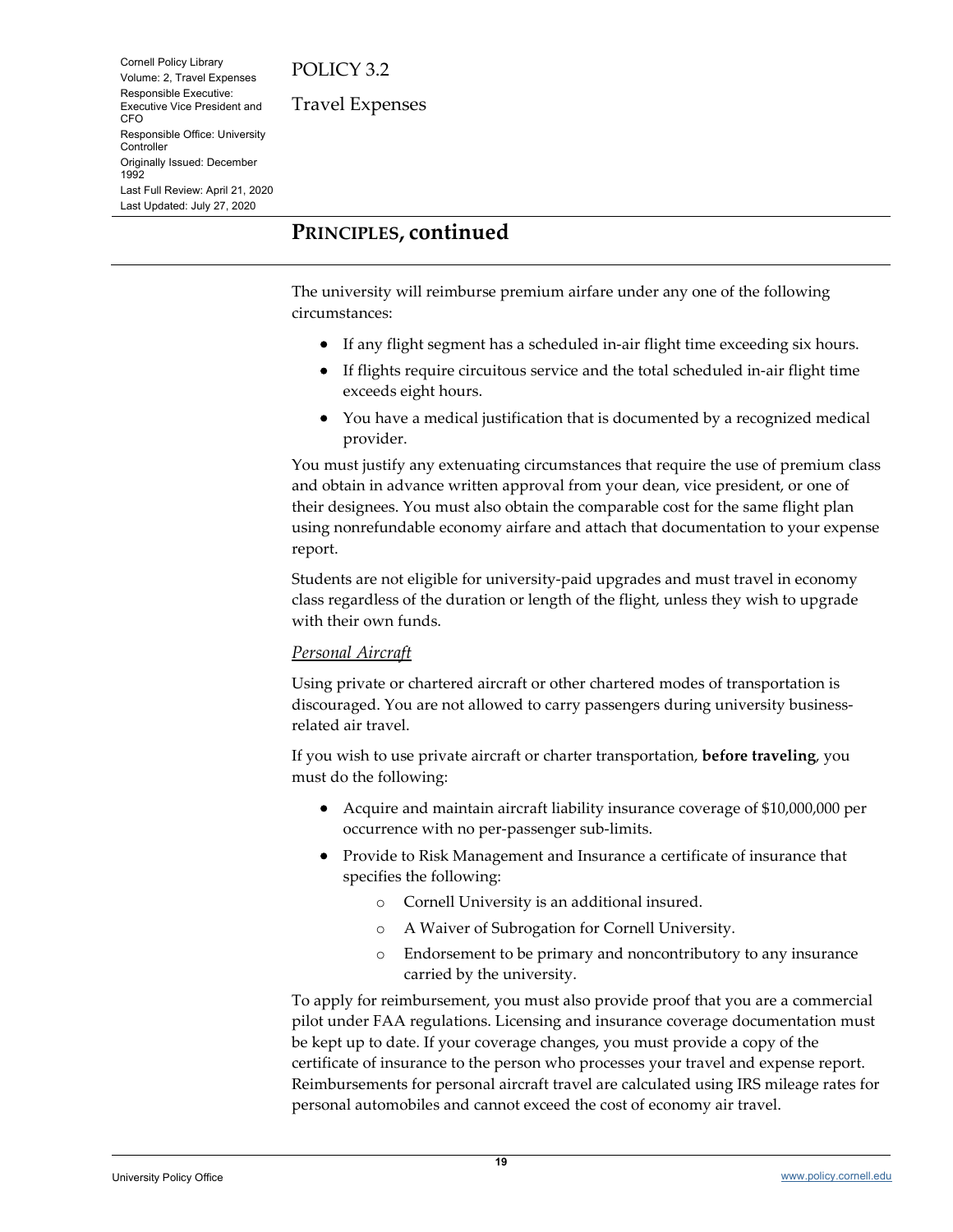Cornell Policy Library Volume: 2, Travel Expenses Responsible Executive: Executive Vice President and CFO Responsible Office: University **Controller** Originally Issued: December 1992 Last Full Review: April 21, 2020 Last Updated: July 27, 2020

Travel Expenses

## **PRINCIPLES, continued**

#### *International Air Travel*

When traveling to other time zones on flights of six or more hours, you may leave your home location up to two days before your scheduled event to allow enough time to reach your destination and acclimate to the new time zone.

#### Ground Transportation

Use the most practical and economical mode of ground transportation to and from airports (e.g., hotel and airport shuttle services, taxi, shared ground transportation, etc.).

If it is the most efficient and cost-effective method, you may travel by car service (e.g., limousines, and black-car services) if you obtain approval in advance.

You must obtain a purchase order to use other chartered modes of transportation for traveling in groups.

#### Campus-to-Campus (C2C) Bus Service

For traveling between Ithaca and New York City, the C2C bus is the preferred mode of travel. To obtain university pricing, you must set up a profile within C2C website and direct-charge the cost to a university account.

#### Rental Cars

You are expected to use the lowest economy rental car that meets your business needs. Rental car costs will be paid/reimbursed if necessary and reasonable. You may also use university-owned vehicles. You must obtain a purchase order for charter buses and limousines for nine or more passengers and for any recreational vehicle or utility trailer rentals.

Cornell has negotiated discounted rates with various rental car companies for domestic travel, and these rates include the insurances the university requires at no additional cost. You must use the applicable business travel code to obtain these rates. See Related Resources.

If you choose to use a rental car from a different vendor, **you must obtain the following insurance coverages**, which are reimbursable:

- Collision or Loss Damage Waiver: Provides protection from responsibility for any damage that may occur to the vehicle that you have rented.
- Liability Insurance: Protects you and the university against claims made by third parties and is usually available at no additional cost. If the vendor does not supply it, purchase only the basic liability coverage, which must provide coverage of no less than \$1M, and reject any excess coverages offered to you; they are not reimbursable.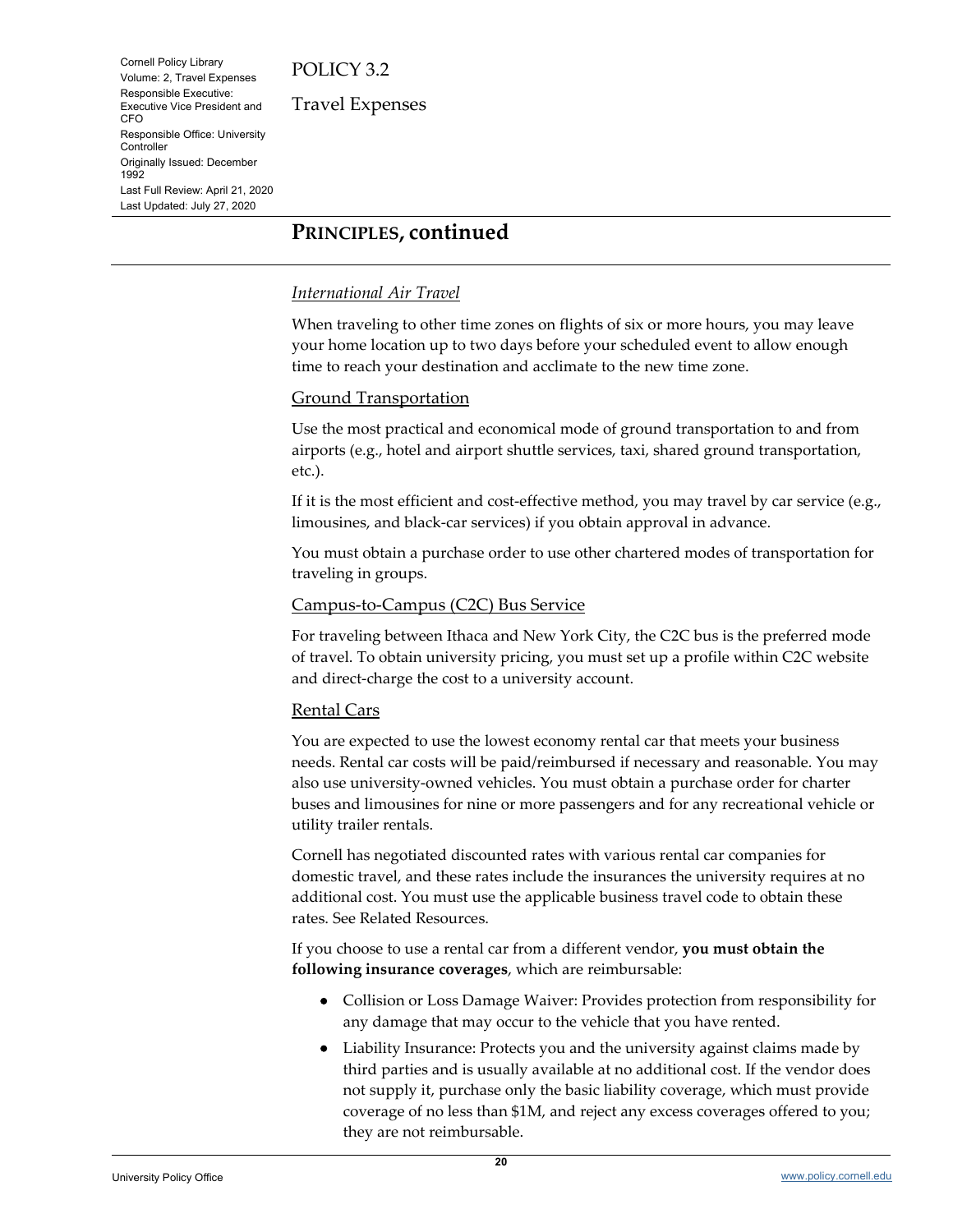Cornell Policy Library Volume: 2, Travel Expenses Responsible Executive: Executive Vice President and CFO Responsible Office: University **Controller** Originally Issued: December 1992 Last Full Review: April 21, 2020 Last Updated: July 27, 2020

Travel Expenses

## **PRINCIPLES, continued**

Personal Accident Insurance is not reimbursable because Cornell employees are covered by workers' compensation. Personal Effects Insurance, which covers personal property (e.g., jewelry, luggage, etc.), is not reimbursable, although you may wish to purchase it at your own expense. Roadside assistance is not reimbursable for personal and rental vehicles. For more information on insurance coverage and rental vehicles, contact Risk Management and Insurance.

#### *International Car Rentals*

You are responsible to investigate insurance requirements in the country you will be visiting; insurance laws are different in each country, but the coverage should be no less than what is required above. For information on international rental car insurance, contact Risk Management and Insurance.

Cornell has negotiated rates for international car rentals with certain vendors. For more information on these vendors, contact Procurement and Payment Services at the Ithaca campus.

#### Personal Cars

Cornell will reimburse your business miles based on the IRS' standard mileage rate, which includes all gas, oil, repairs, and insurance costs if you drive your personal automobile for university business purposes to a location other than your regular work location. Business miles are based on the most direct route from your home address.

Roadside assistance is not reimbursable for personal and rental vehicles.

#### Other Transportation

If you use other commercial means of transportation such as train, bus, or boat, etc., Cornell will reimburse the expenses, which should not exceed the cost of reasonable coach airfare or other reasonable transportation costs to the same destination. Cornell will not reimburse you if you use a ride-share company that does not supply at least \$1M in liability coverage.

Cornell will not reimburse you for the use of e-scooters and rented bikes for business transportation purposes. Individuals assume personal liability risk while using such services.

<span id="page-20-0"></span>**Lodging** You are expected to choose lodging accommodations that are reasonably priced, at a single-occupancy rate, unless you can prove the price is competitive. Luxury hotels are excluded. Always request an educational discount when available. **Cornell does not use per diem rates for lodging**; however, some sponsored awards limit actual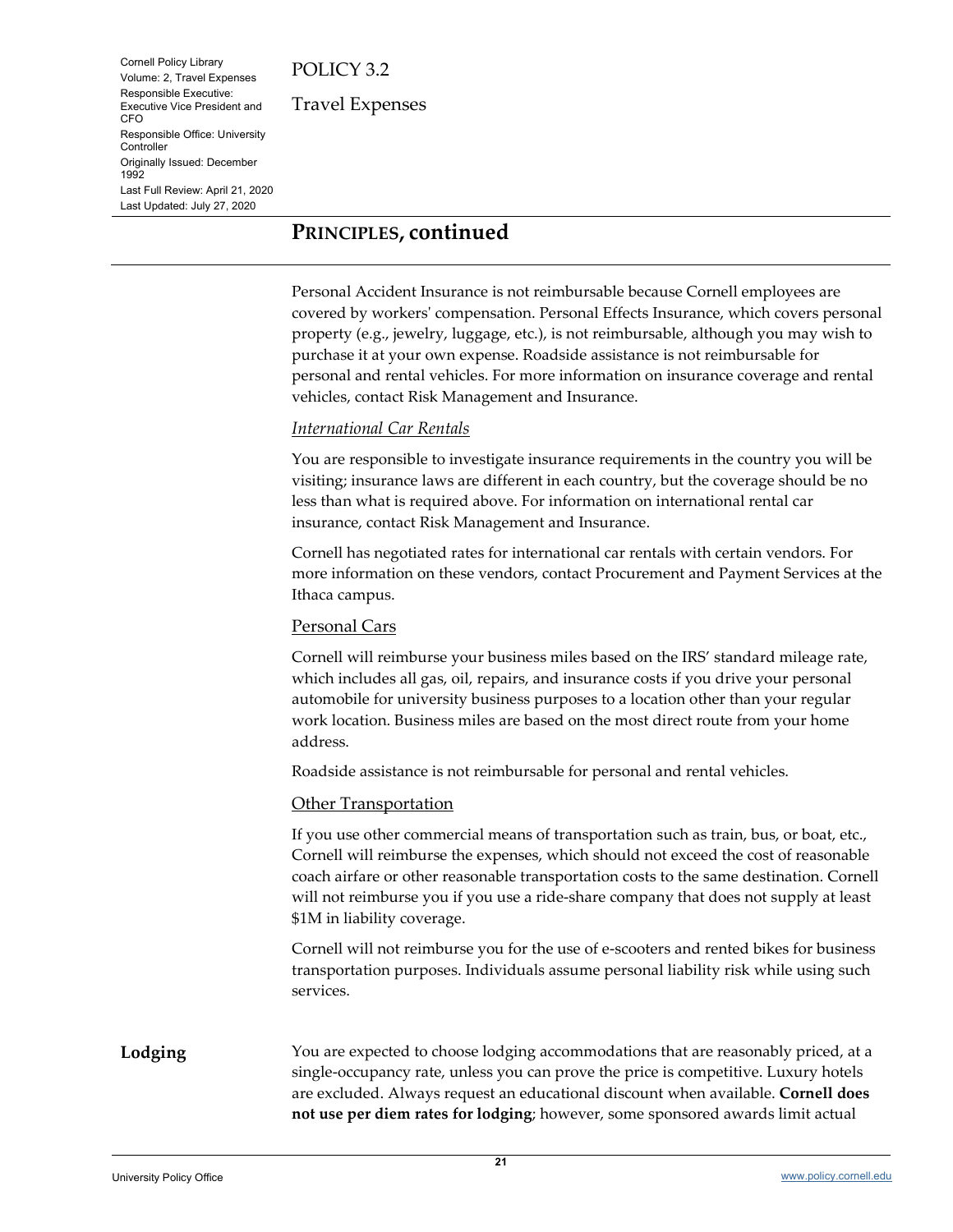Cornell Policy Library Volume: 2, Travel Expenses Responsible Executive: Executive Vice President and CFO Responsible Office: University **Controller** Originally Issued: December 1992 Last Full Review: April 21, 2020 Last Updated: July 27, 2020

Travel Expenses

## **PRINCIPLES, continued**

cost reimbursement to government rates or lodging per diem, regardless of whether those rates were available.

Where possible, consider ecologically responsible hotels as identified by the Green Hotel Association, EU Ecolabel, Hoteles Mas Verdes, or another eco-friendly identifier.

#### Token Gifts in Lieu of Housing Costs

If you stay at a private residence other than your own or that of a family member, Cornell will reimburse reasonable expenses for a token gift in lieu of housing, not to exceed \$100 per trip. You must provide documentation for the expense. The cost of a token gift in lieu of housing cannot be reimbursed from sponsored funds or state or federal appropriations. You will never be reimbursed for staying in your personal or family-owned residence.

#### Accommodations for Religious or Medical Reasons

If you require special lodging for religious or medical reasons, you may claim these costs and provide an explanation of the situation when you submit your expenses.

#### Safety Considerations

Cornell recommends not using Airbnb or other similar services due to the potential risks to the traveler, specifically related to fraud, fire protection, and physical assault. If you choose to stay in a private residence using these services, you do so at your own risk. You must not book a stay at an Airbnb on behalf of another traveler because you cannot accept the risk on another traveler's behalf.

Students traveling abroad and staying with host families should work with their departments to review potential safety, health, and security issues.

#### Lodging for Long-Term Travel

When research or other business requires you to live in a distant location for over 30 days, you are expected to find less expensive accommodations. You will only be reimbursed for publicly accessible residences/places of lodging.

If you obtain accommodations to allow family members to stay with you, only the cost of your own required accommodations is reimbursable. You must provide comparable lodging documentation to be reimbursed for the entire amount requested.

For information on lodging reimbursements during sabbatical leaves, see Sabbatical and Similar Leaves.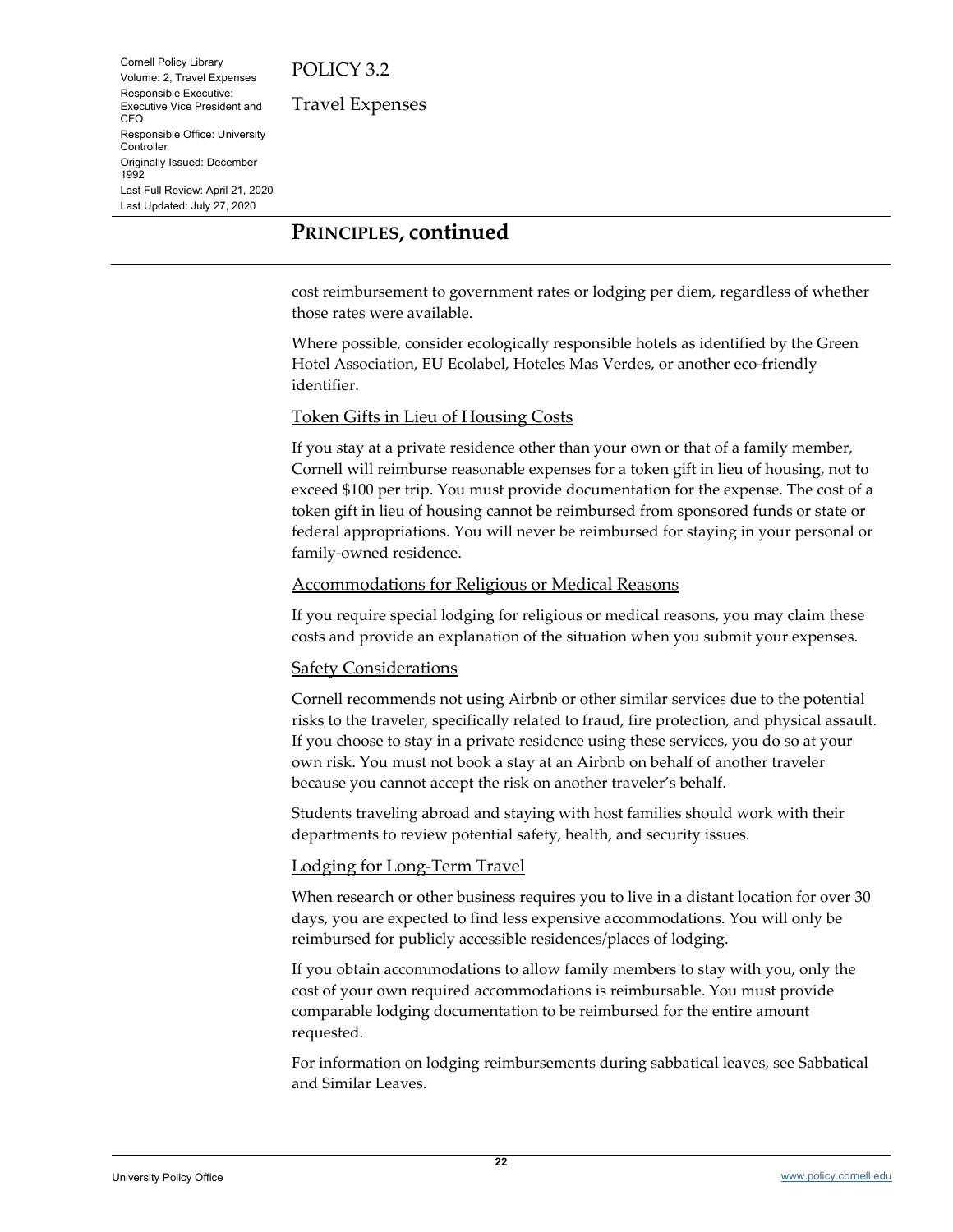Cornell Policy Library Volume: 2, Travel Expenses Responsible Executive: Executive Vice President and CFO Responsible Office: University **Controller** Originally Issued: December 1992 Last Full Review: April 21, 2020 Last Updated: July 27, 2020

Travel Expenses

## **PRINCIPLES, continued**

<span id="page-22-0"></span>**Meals** For Ithaca-based locations and Cornell Tech, Cornell reimburses meals using the per diem rate for the location where you are staying the night. Weill Cornell Medicine campus units reimburse meals using per diem or the receipt method, which cannot be used in combination on any single trip.

> Cornell will not reimburse you for meals provided at the business event you attend (e.g., conferences, meetings, etc.). At Ithaca-based locations and Cornell Tech, you are expected to pay for your meals while traveling using your personal resources rather than your university-provided card, because your meal expenses are reimbursed at the per diem rate. Domestic per diem rates include \$5 per day for incidentals. International per diem rates include approximately 20 percent for incidentals, which includes laundry. See Other Reimbursable Expenses for more information.

> To comply with federal regulations regarding non-taxable reimbursement of travel, the per diem reimbursement for the day of departure and day of return is **limited to a maximum of 75 percent** of the daily rate, based on the location where you stopped for sleep, or for the day of return, the last location stopped for sleep.

Colleges, units, or departments may reduce per diems for employees, students, or athletes. In such cases, before your trip, the unit must inform you of the reduction. Nothing in this policy precludes you from voluntarily reducing the total amount of your per diem reimbursement.

#### Meals on Sponsored Travel

Per diem costs are federally allowable on most sponsored awards. However, awards from New York State use a different allocation on federal per diem amounts, excluding reimbursement for lunch.

#### Accommodations for Religious or Medical Reasons

If you are unable to partake of a provided meal for religious or medical reasons and must purchase a separate meal, claim per diem for those meals and provide an explanation of the situation when you submit your expenses.

#### Local and Single-Day Travel Meals

Receipts are required for expenses incurred during local or single-day travel less than 12 hours. For single-day travel exceeding 12 hours, 75 percent of the daily per diem allowance will be provided for meal expenses. You may not use sponsored funds to pay for meals during single-day or local travel.

#### Long-Term Travel Meals

Meals and incidental expenses incurred during long-term travel will be reimbursed at 100 percent of the per diem rate beginning day 2 through day 30 and at 50 percent of the per diem rate beginning at day 31 through the duration of the trip in that location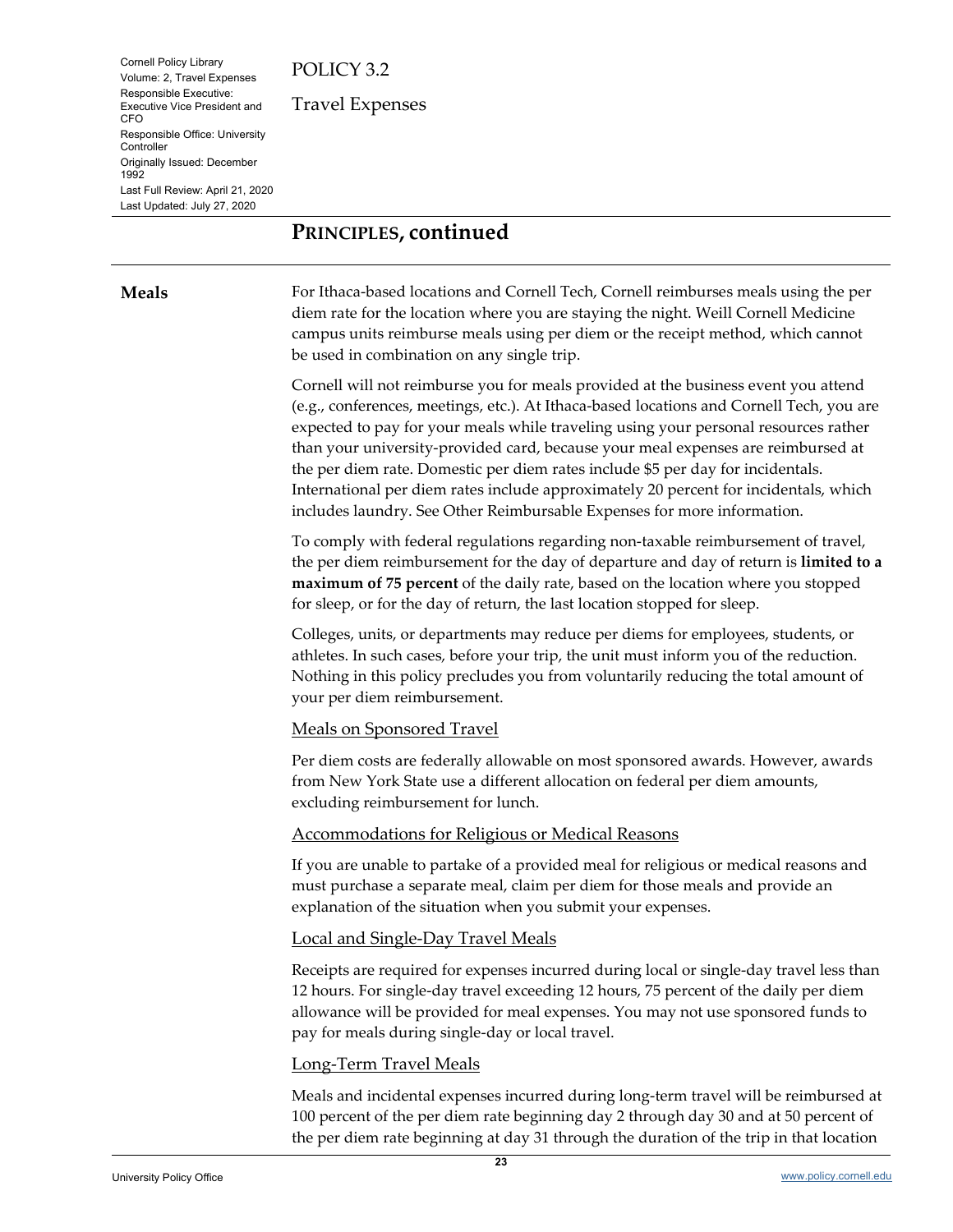Cornell Policy Library Volume: 2, Travel Expenses Responsible Executive: Executive Vice President and CFO Responsible Office: University **Controller** Originally Issued: December 1992 Last Full Review: April 21, 2020 Last Updated: July 27, 2020

Travel Expenses

## **PRINCIPLES, continued**

("reimbursement limits"). Additionally, the per diem rate for the first and last day of travel will be at the 75 percent rate.

For information on meal reimbursements during sabbatical leaves, see Sabbatical and Similar Leaves.

#### Group Travel Meals

If you are traveling with a group of Cornell employees, the senior-most traveler must pay for and submit the receipt for reimbursement of the entire group's meals they take together. Neither you nor any other attendees at the travel group meal may claim per diem for that meal. The traveler who paid for the group meal must submit an itemized receipt for reimbursement for that meal along with the business purpose and a list of attendees. See Requirements for Expense Reporting.

#### Business and Hosted Meals

Reasonable meals and entertainment expenses will be reimbursed when you are having a business or hosted meal with a group of two or more people that includes guests, whether or not they are part of the Cornell community. You must submit an itemized receipt that identifies alcohol, the business purpose, and all guests' names, affiliations, and your business relationship. See Requirements for Expense Reporting.

This expense generally should not exceed 150 percent, including tax and tip, of the daily per diem rate per person for that location.

#### Private Events

You must not pay directly for meals being provided for a group in a restaurant or other facility where the establishment is reserved only for Cornell and its guests and not open to the general public. This is considered an event that requires approval from your campus's purchasing department. This process will limit potential liability for both the traveler and Cornell. For more information, contact your local business service center or purchasing department.

<span id="page-23-0"></span>**Other Reimbursable Expenses**

#### Airport and Other Parking Fees

Airport parking is payable/reimbursable when it is the most practical and economical option available considering the length of the trip. If you are on university business, you can obtain Cornell's parking discount at the Ithaca Tompkins Regional Airport with a valid Cornell ID card.

Other reasonable parking fees will be reimbursed.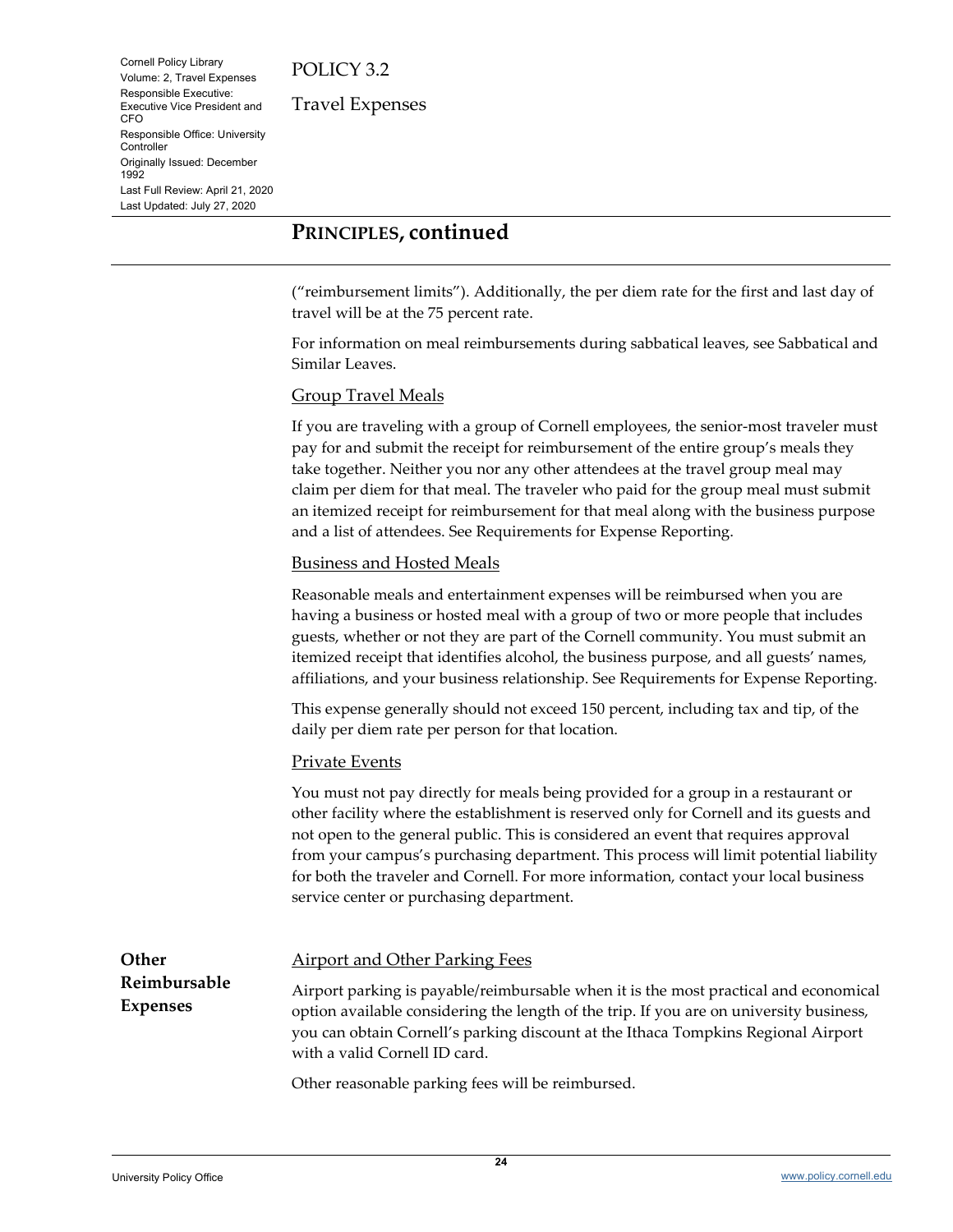Cornell Policy Library Volume: 2, Travel Expenses Responsible Executive: Executive Vice President and CFO Responsible Office: University **Controller** Originally Issued: December 1992 Last Full Review: April 21, 2020 Last Updated: July 27, 2020

Travel Expenses

## **PRINCIPLES, continued**

#### Alcohol

Alcohol is a federally unallowable expense but may be reimbursed under certain conditions, but only with non-sponsored funds. The purchase and use of alcohol may represent a legal exposure to an individual or institution. Some colleges or units may disallow reimbursement of alcohol purchases. Extra caution regarding alcohol should be taken when traveling with students. For more information, see University Policy 4.8, Alcohol and Other Drugs.

#### Business Entertainment

Business entertainment expenses include social events, performances, or sporting events when a business discussion takes place during, immediately before, or immediately after the event. You may be reimbursed for business entertainment expenses only **when all of the following are true**:

- You have prior approval, as required by the traveler's college or unit.
- The people being entertained have a potential or actual business relationship with the university.
- The business discussion will benefit the university.

Detailed receipts are required for sufficient supporting documentation.

To ensure that no portion of entertainment expenses is charged to a federal grant or contract, entertainment expenses must be recorded as federally unallowable.

#### Conference and Registration Fees

You can pay for conference fees and registrations using your university-provided travel card. If you don't have a travel card, you can ask your unit or business service center to pay your fee on a unit card.

#### Dependent Care Costs

The university may provide additional taxable compensation to cover the dependent care costs for faculty under the Faculty Dependent Care Travel Fund. Contact Work/Life for more information. All other dependent care costs are unallowable as business travel expense. However, additional taxable compensation may be authorized at the college or unit level. For more information, contact your college or unit.

#### Incidental Expenses

Incidentals are fees and tips to porters, baggage carriers, hotel staff, etc. Incidentals are included as part of the per diem rate. When, over the course of a trip, the provided or group/business/hosted meal results in unrecovered incidentals because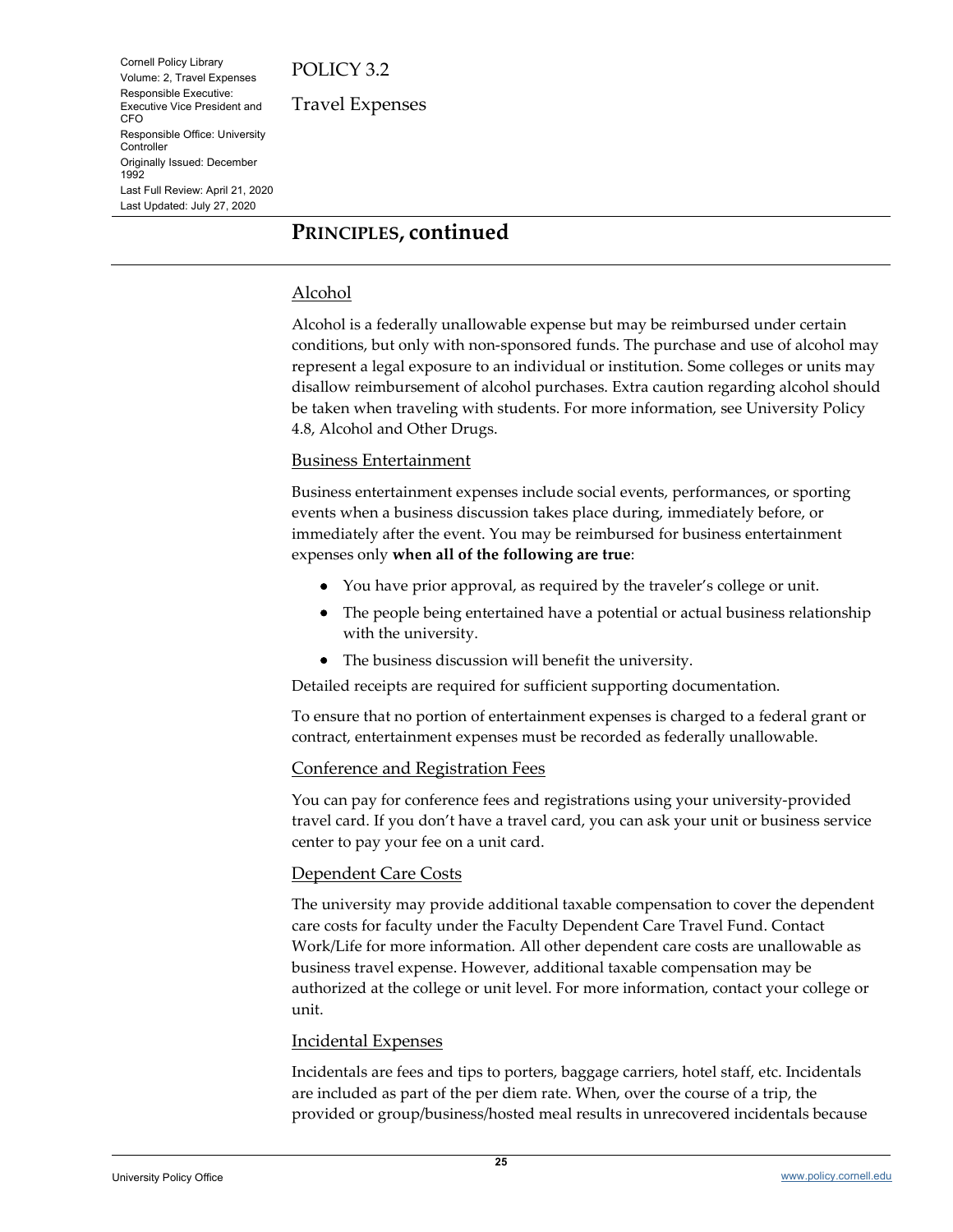Cornell Policy Library Volume: 2, Travel Expenses Responsible Executive: Executive Vice President and CFO Responsible Office: University **Controller** Originally Issued: December 1992 Last Full Review: April 21, 2020 Last Updated: July 27, 2020

Travel Expenses

## **PRINCIPLES, continued**

the incidental expense portion of the per diem has been reduced, you may be reimbursed for those incidentals.

#### Laundry

Cornell will pay/reimburse reasonable expenses for laundry services that are necessary due to an absence from home for more than five consecutive workdays, or when unusual circumstances mandate these services. This service is only reimbursable for domestic travel. Receipts are required for laundry expenses greater than \$75.

**Note:** Federal international per diem rates are inclusive of laundry services and therefore laundry costs are not separately reimbursable.

#### Telephone and Internet Usage

Cornell will reimburse for the incremental cost of business calls and data, but not for basic coverage for personal cell or land phones. You must document the business purpose for long-distance calls.

The university expects you to use the most economical or efficient means of accessing the Internet and using the telephone when on travel.

#### Tolls

Reasonable tolls will be reimbursed.

#### **Travel Disruption**

You may be reimbursed for reasonable, allowable costs, resulting from travel disruption outside your control such as inclement weather; however, you must obtain and use any refunds, meals, lodging, or transportation offered by carriers prior to claiming such expenses. You must not claim reimbursement for expenses covered by the carrier or travel vendor.

#### <span id="page-25-0"></span>**Requirements for Expense Reporting** You must submit your expenses within 30 but no later than 60 days of return from travel. The report must include sufficient documentary evidence for your expenses for the entire trip, including transportation to and from the location; meals, when required for group, business, or hosted meals; lodging; meetings/conferences attended, etc.; as well as information about other Cornell travelers on the trip and any expenses you shared. Electronic documentation (that is visually clear) is preferred, except where prohibited by sponsor requirements.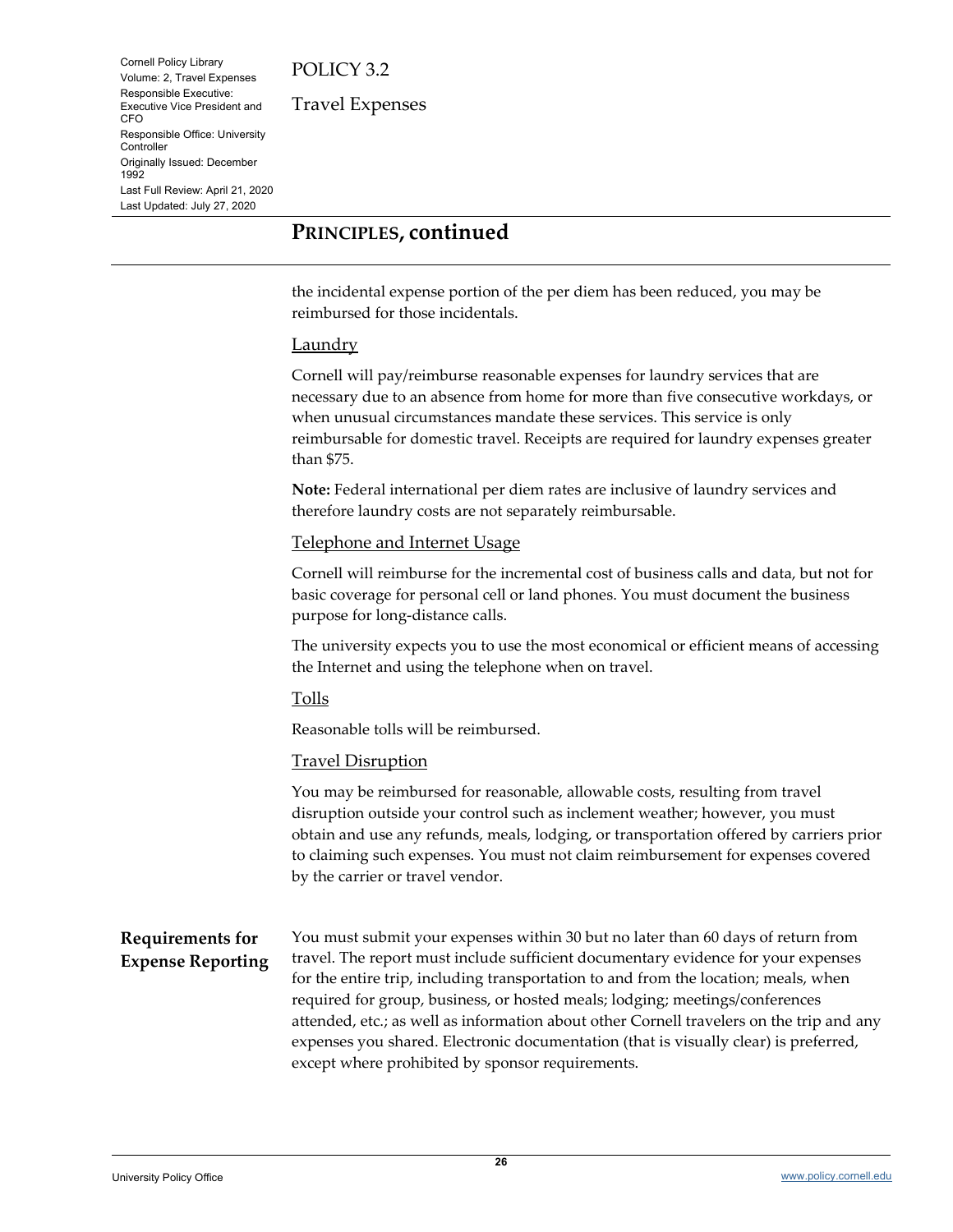Cornell Policy Library Volume: 2, Travel Expenses Responsible Executive: Executive Vice President and CFO Responsible Office: University **Controller** Originally Issued: December 1992 Last Full Review: April 21, 2020 Last Updated: July 27, 2020

Travel Expenses

## **PRINCIPLES, continued**

#### Submitting Reports over 60 Days after Travel

Unless you obtain approval from your business service center for extenuating circumstances that caused you to be unable to submit your expense report within 60 days, the funds reimbursed to you may be taxable. In all cases, reports submitted six months from the end of travel are considered taxable income to the traveler and will be reported to the IRS. You must obtain approval from your dean, vice president, vice provost, or designee for all submissions exceeding six months.

When a reimbursement is taxable, units must not increase the net amount reimbursed to include deductions, such as taxes, that would normally be incurred by the receiver of the reimbursement.

#### Business Purpose

You must provide a business purpose, with supporting documentation to validate the need for travel or for group, business, or hosted meals and entertainment. For example, if you've attended a business conference, provide a conference brochure, itinerary, or letter of invitation listing the dates, schedule (including meals provided) and purpose of the event. Describe the business purpose in terms that can be easily understood by an internal or external reviewer. See the Meals section for more details on requirements for meals.

#### **Proof of Payment**

Whether or not you paid your expenses with a university-provided card, if you submit the expenses on your expense report, you must submit proof that you paid them, except for those expenses less than \$75, as indicated below. The proof may take the form of a receipt (paper or electronic); a bank or credit card statement; or a copy of a check or a cancelled check; and it must include the name of the vendor, the location of the transaction, the transaction date, the amount that was paid, a description of the goods or services received (detailed receipt), and the method of payment.

Itemized receipts are required, regardless of the dollar amount, for all lodging; airfare and transportation rentals; entertainment; group, business, or hosted meals; and meals on single-day travel less than 12 hours. Airfare receipts must indicate the carrier and class of service.

For Ithaca-based locations and Cornell Tech, receipts are required for all commercial transportation (such as train, bus, or boat) if the roundtrip cost exceeds \$75. For Weill Cornell Medicine campuses, itemized receipts are required for all commercial transportation, regardless of dollar amount.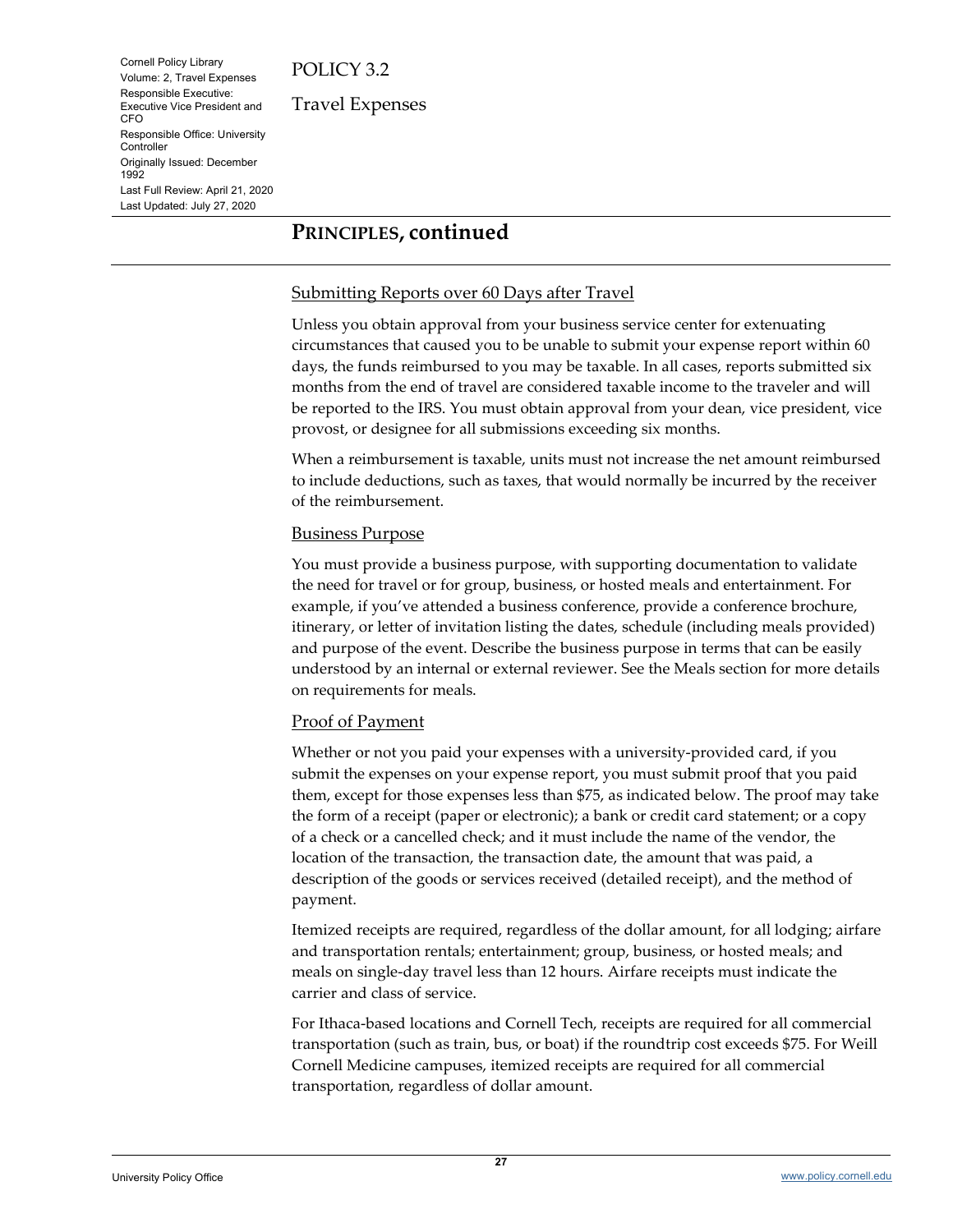Cornell Policy Library Volume: 2, Travel Expenses Responsible Executive: Executive Vice President and CFO Responsible Office: University **Controller** Originally Issued: December 1992 Last Full Review: April 21, 2020 Last Updated: July 27, 2020

Travel Expenses

## **PRINCIPLES, continued**

Receipts are required for expenses incurred during single-day travel less than 12 hours as well as for all group, business, or hosted meals. See the Meals section for more details on requirements for meals.

For Ithaca-based locations and Cornell Tech, receipts are not required for all other expenses less than \$75, but you must indicate the nature of the expense, date, location, and dollar amount paid. For Weill Cornell Medicine campuses, itemized receipts are required for all other expenses, regardless of dollar amount.

When travel includes personal travel, you must provide a quotation for incremental costs, obtained at the time of booking, including airline costs when the return trip is not direct from the business destination (e.g., conference location). See Air Transportation in Preferred Means of Travel.

#### Approvals for Exceptions

You must submit the necessary supervisor approvals for travel, airfare upgrades, extended stays, and documentation for any other special circumstances or exceptions. See Air Transportation in Means of Travel.

You must obtain approval in advance of using any car service (e.g., limousines, and black-car services). See Ground Transportation in Means of Travel.

<span id="page-27-0"></span>**Sabbatical and Similar Leaves** Particular terms apply to sabbatical reimbursements because the IRS presumes these provide a personal, not an institutional, benefit. As a result, documentation for certain travel expenses, including long-term lodging, meals, or daily transportation expenses, must substantiate whether sabbatical or academic leaves are businessrelated or personal.

> Before Cornell can reimburse sabbatical expenses, the dean's office and the department chair must approve in advance the fully justified expenses in a sabbatical plan.

> You must provide documentation for all payments as required elsewhere in this policy. In addition, where long-term housing is provided on a non-taxable basis, you must attest that at least 75 percent of the days are devoted to Cornell business. You bear the risk of substantiating this for the IRS, if necessary.

The costs of traveling to and from the sabbatical site will generally be covered based on available funds. At the discretion of the unit or as provided by a sponsored award, you may be reimbursed for lodging and other expenses incurred at the sabbatical location. Certain allowances, as defined in the table below, must be processed through the payroll system and will be taxable income to you, the traveler.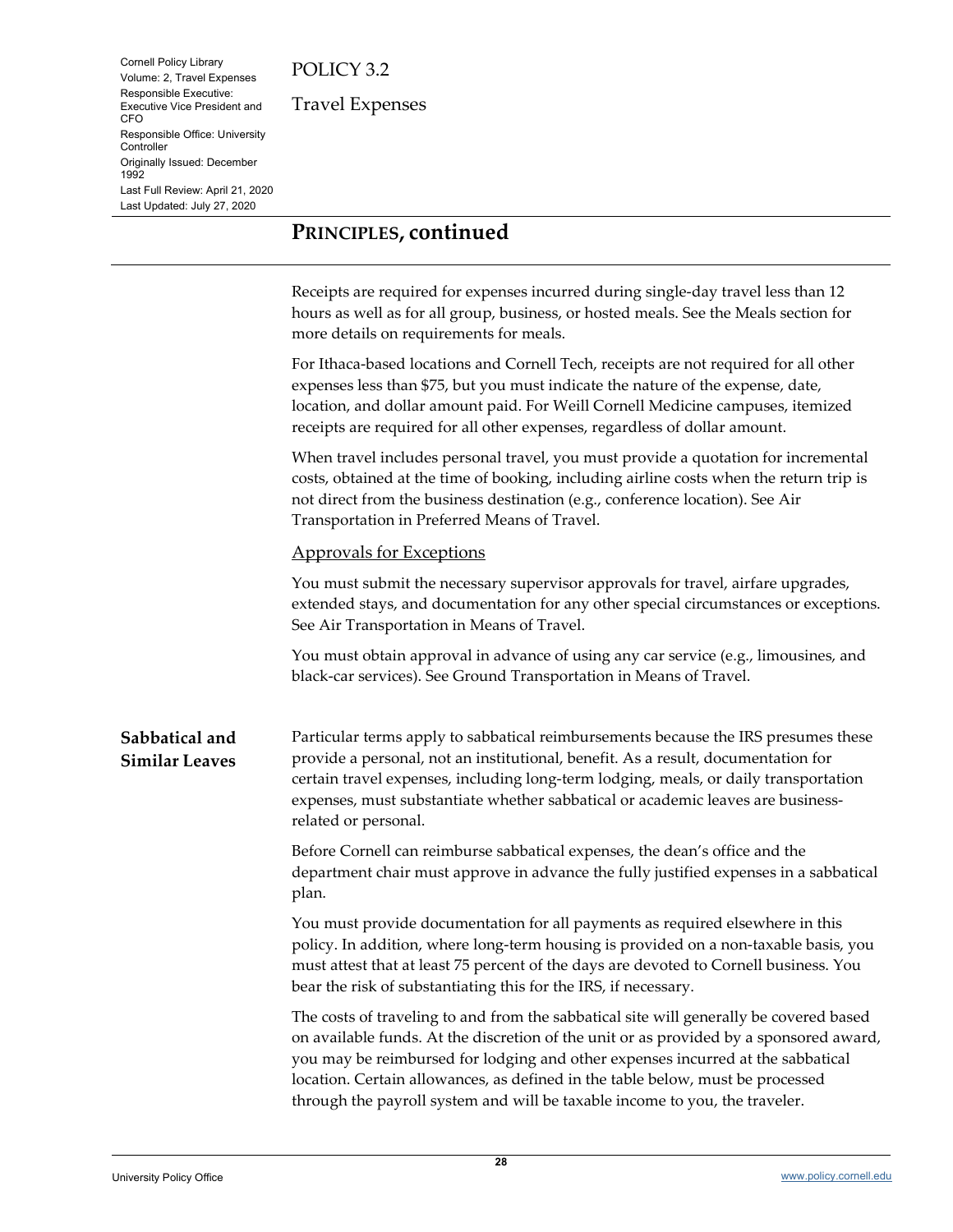Cornell Policy Library Volume: 2, Travel Expenses Responsible Executive: Executive Vice President and CFO Responsible Office: University **Controller** Originally Issued: December 1992 Last Full Review: April 21, 2020 Last Updated: July 27, 2020

Travel Expenses

## **PRINCIPLES, continued**

#### Business Trips During a Sabbatical

Cornell will reimburse you for a reasonable number of short-term business trips for research, conferences, and meetings during the sabbatical leave if they are necessary and directly related to your area of study and/or undertaken to perform a study or research that you cannot do elsewhere.

#### Travel Beyond One Year

If you travel beyond one year, all payments are taxable and must be reported to Payroll for taxation. Additionally, if you do not complete the post-sabbatical service requirement for other than health-related reasons (for example, by leaving to accept a position at another university), you must return the travel reimbursement to the university. This requirement may not be waived.

Below is a table of the types of sabbatical expenditures and their allowability. This table assumes that all travel is for one year or less.

|                                                                               | <b>Does Cornell</b><br>Allow?                                                               | <b>Can Sponsor</b><br>Override?                                            | <b>Does Cornell Allow</b><br><b>Dependent Costs?</b>                       | <b>Can Sponsor</b><br>Override? | Taxable?                                                                                                                                                                                                                            |
|-------------------------------------------------------------------------------|---------------------------------------------------------------------------------------------|----------------------------------------------------------------------------|----------------------------------------------------------------------------|---------------------------------|-------------------------------------------------------------------------------------------------------------------------------------------------------------------------------------------------------------------------------------|
| <b>Transportation to</b><br><b>Sabbatical Site</b>                            | Yes, based on<br>available funds.                                                           | N/A                                                                        | Only for medical<br>needs or pursuant to<br>the dependent care<br>program. | Yes.                            | No for employee. Yes, for any<br>dependent travel.                                                                                                                                                                                  |
| <b>Housing at</b><br><b>Sabbatical Site</b>                                   | At the college's<br>discretion.                                                             | Yes.                                                                       | Only for medical<br>needs or pursuant to<br>the dependent care<br>program. | <b>Yes</b>                      | Housing for the employee is not<br>taxable. Additional costs for<br>dependents, if permitted, is<br>taxable.                                                                                                                        |
| Food (per diem or<br>reimbursed)                                              | No.                                                                                         | Yes, not to<br>exceed 50% of<br>prevailing per<br>diem rates.              | No.                                                                        | No.                             | Yes.                                                                                                                                                                                                                                |
| Shipping of<br><b>Personal Goods</b>                                          | No.                                                                                         | Yes.                                                                       | No.                                                                        | No.                             | Yes.                                                                                                                                                                                                                                |
| <b>Personal Car</b><br>(rental or shipping)                                   | No.                                                                                         | Yes. However,<br>personal use of<br>a vehicle may<br>not be<br>reimbursed. | N/A                                                                        | N/A                             | The reimbursed cost of driving a<br>personal car to a sabbatical is not<br>taxable. Shipping a car is taxable<br>to the employee. Use of a vehicle<br>for business purposes, including<br>travel to the worksite is not<br>taxable. |
| <b>Personal Items</b><br>(e.g. furniture,<br>clothing, luggage,<br>backpacks) | No.                                                                                         | No.                                                                        | No.                                                                        | No.                             | N/A                                                                                                                                                                                                                                 |
| <b>Special Conditions</b><br>(need to be driven<br>by business need)          | Contact the<br>BSC, which will<br>coordinate with<br>DFA to<br>determine<br>permissibility. | N/A                                                                        | N/A                                                                        | N/A                             | Contact the BSC, which will<br>coordinate with DFA to determine<br>taxability.                                                                                                                                                      |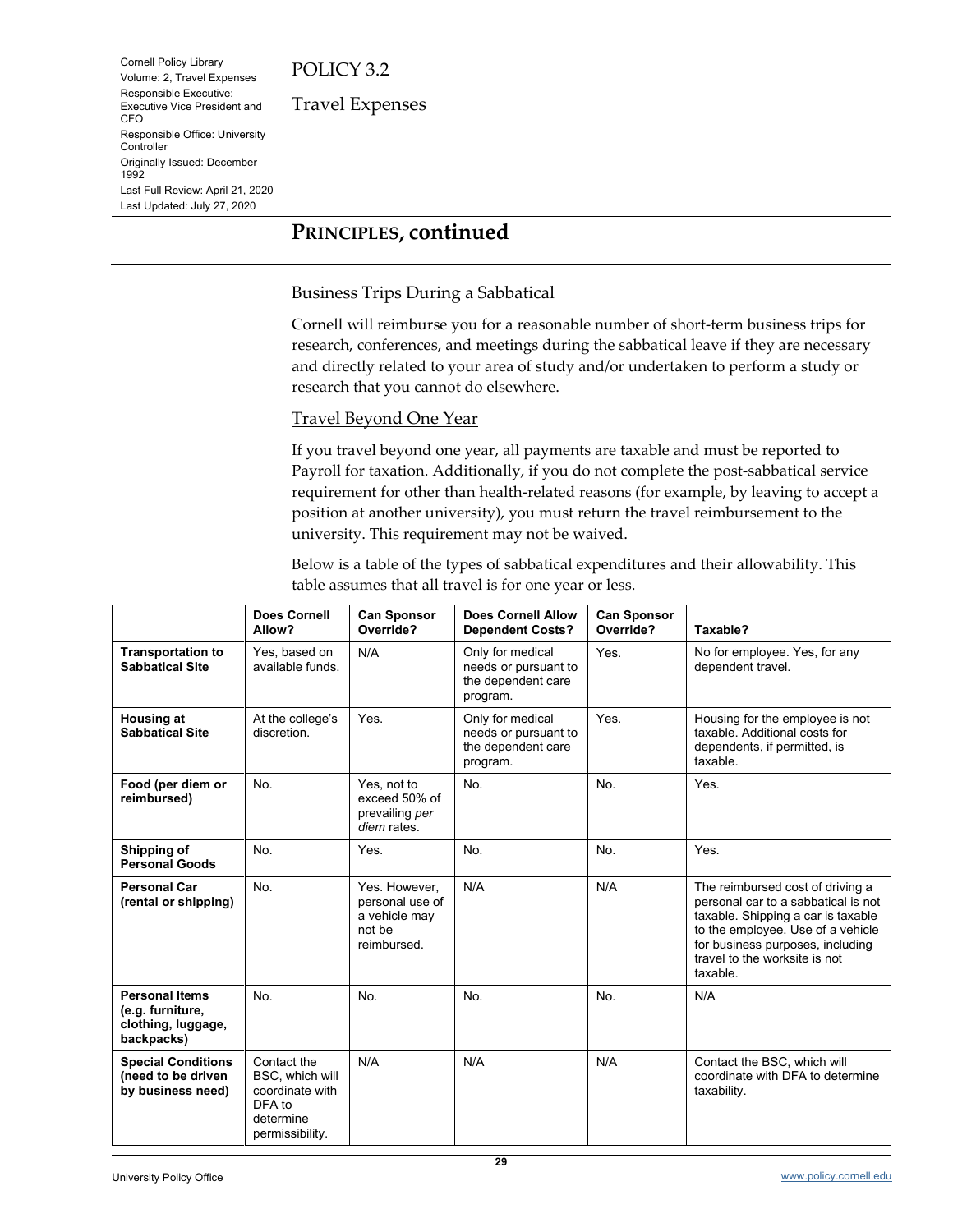Cornell Policy Library Volume: 2, Travel Expenses Responsible Executive: Executive Vice President and CFO Responsible Office: University **Controller** Originally Issued: December 1992 Last Full Review: April 21, 2020 Last Updated: July 27, 2020

Travel Expenses

# <span id="page-29-0"></span>**PROCEDURES – ITHACA-BASED LOCATIONS AND CORNELL TECH**

For Ithaca-based locations and Cornell Tech, all procedures for compliance with this policy will be made available on the Cornell Travel website at [https://travel.cornell.edu](https://travel.cornell.edu/) .